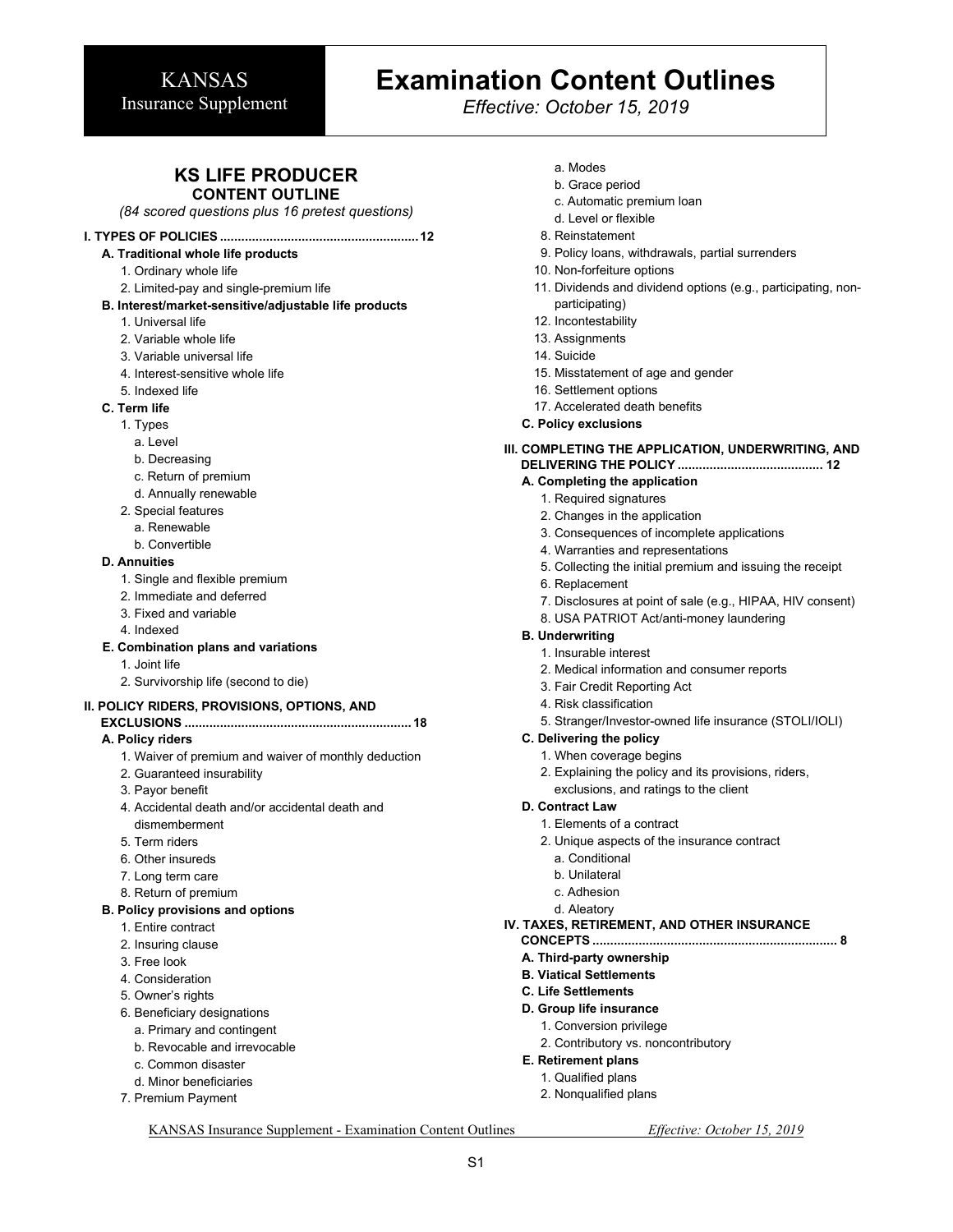| 1. Personal insurance needs<br>2. Business insurance needs<br>a. Key person<br>b. Buy sell<br><b>G. Social Security benefits</b><br>H. Tax treatment of insurance premiums, proceeds, and<br>dividends<br>1. Individual life<br>2. Group life<br>3. Modified Endowment Contracts (MECs)<br>KANSAS STATUTES, RULES, AND REGULATIONS<br>۷.<br>COMMON TO LIFE, HEALTH, PROPERTY, AND CASUALTY<br>All references are to Kansas statutes annotated<br>A. Commissioner of Insurance<br>1. Election<br>Ref: 40-106<br>2. General duties and powers<br>Ref: 40-103, 40-104, 40-105<br>3. Examinations<br>Ref: 40-208, 40-222, 40-246a<br>4. Hearings/Notice of hearings/Orders<br>VI.<br>Ref: 40-281, 40-2406, 40-2407, 40-2, 125<br>5. Penalties<br>Ref: 40-246a, 40-246d, 40-2407, 40-4909, 40-2,125<br><b>B.</b> Definitions<br>1. Domestic company<br>Ref: 40-2c01<br>2. Foreign company<br>Ref: 40-2c01, 209<br>3. Fraternals<br>Ref: 40-738<br>4. Certificate of authority<br>Ref: 40-2702<br>C. Licensing<br>1. Persons required to be licensed<br>a. Producer<br>Ref: 40-239, 40-4902, 40-2508<br>b. Resident/Nonresident<br>Ref: 40-4902, 40-4906<br>c. Temporary license<br>Ref: 40-4907<br>2. Producer appointment/certification and termination of<br>appointment<br>Ref: K.A.R. 40-7-25; K.A.R. 40-7-22;<br>K.A.R. 40-7-11; 40-4912<br>3. Obtaining a license<br>a. Qualifications/Examinations<br>Ref: 40-241; 40-4905<br>b. Exemptions/exceptions<br>Ref: 40-4904, 40-4908<br>4. Maintaining a license<br>a. Continuing education<br>Ref: 40-4902, 40-4903; K.A.R. 40-7-20a<br>b. Change of address/ place of business<br>Ref: K.A.R. 40-7-9<br>c. License renewal and fees |  | F. Life insurance needs analysis/suitability |  | Ref: 40-490                |
|------------------------------------------------------------------------------------------------------------------------------------------------------------------------------------------------------------------------------------------------------------------------------------------------------------------------------------------------------------------------------------------------------------------------------------------------------------------------------------------------------------------------------------------------------------------------------------------------------------------------------------------------------------------------------------------------------------------------------------------------------------------------------------------------------------------------------------------------------------------------------------------------------------------------------------------------------------------------------------------------------------------------------------------------------------------------------------------------------------------------------------------------------------------------------------------------------------------------------------------------------------------------------------------------------------------------------------------------------------------------------------------------------------------------------------------------------------------------------------------------------------------------------------------------------------------------------------------------------------------------------------------------------------------------------------|--|----------------------------------------------|--|----------------------------|
|                                                                                                                                                                                                                                                                                                                                                                                                                                                                                                                                                                                                                                                                                                                                                                                                                                                                                                                                                                                                                                                                                                                                                                                                                                                                                                                                                                                                                                                                                                                                                                                                                                                                                    |  |                                              |  | d. Suspensio               |
|                                                                                                                                                                                                                                                                                                                                                                                                                                                                                                                                                                                                                                                                                                                                                                                                                                                                                                                                                                                                                                                                                                                                                                                                                                                                                                                                                                                                                                                                                                                                                                                                                                                                                    |  |                                              |  | convictions                |
|                                                                                                                                                                                                                                                                                                                                                                                                                                                                                                                                                                                                                                                                                                                                                                                                                                                                                                                                                                                                                                                                                                                                                                                                                                                                                                                                                                                                                                                                                                                                                                                                                                                                                    |  |                                              |  | Ref: 40-246                |
|                                                                                                                                                                                                                                                                                                                                                                                                                                                                                                                                                                                                                                                                                                                                                                                                                                                                                                                                                                                                                                                                                                                                                                                                                                                                                                                                                                                                                                                                                                                                                                                                                                                                                    |  |                                              |  | D. Marketing pract         |
|                                                                                                                                                                                                                                                                                                                                                                                                                                                                                                                                                                                                                                                                                                                                                                                                                                                                                                                                                                                                                                                                                                                                                                                                                                                                                                                                                                                                                                                                                                                                                                                                                                                                                    |  |                                              |  | Ref: 40-2404               |
|                                                                                                                                                                                                                                                                                                                                                                                                                                                                                                                                                                                                                                                                                                                                                                                                                                                                                                                                                                                                                                                                                                                                                                                                                                                                                                                                                                                                                                                                                                                                                                                                                                                                                    |  |                                              |  | 1. Rebating                |
|                                                                                                                                                                                                                                                                                                                                                                                                                                                                                                                                                                                                                                                                                                                                                                                                                                                                                                                                                                                                                                                                                                                                                                                                                                                                                                                                                                                                                                                                                                                                                                                                                                                                                    |  |                                              |  | Ref: 40-2404(8             |
|                                                                                                                                                                                                                                                                                                                                                                                                                                                                                                                                                                                                                                                                                                                                                                                                                                                                                                                                                                                                                                                                                                                                                                                                                                                                                                                                                                                                                                                                                                                                                                                                                                                                                    |  |                                              |  | 2. Misrepresenta           |
|                                                                                                                                                                                                                                                                                                                                                                                                                                                                                                                                                                                                                                                                                                                                                                                                                                                                                                                                                                                                                                                                                                                                                                                                                                                                                                                                                                                                                                                                                                                                                                                                                                                                                    |  |                                              |  | Ref: 40-235; 4             |
|                                                                                                                                                                                                                                                                                                                                                                                                                                                                                                                                                                                                                                                                                                                                                                                                                                                                                                                                                                                                                                                                                                                                                                                                                                                                                                                                                                                                                                                                                                                                                                                                                                                                                    |  |                                              |  | 3. False advertis          |
|                                                                                                                                                                                                                                                                                                                                                                                                                                                                                                                                                                                                                                                                                                                                                                                                                                                                                                                                                                                                                                                                                                                                                                                                                                                                                                                                                                                                                                                                                                                                                                                                                                                                                    |  |                                              |  | Ref: 40-2404(2             |
|                                                                                                                                                                                                                                                                                                                                                                                                                                                                                                                                                                                                                                                                                                                                                                                                                                                                                                                                                                                                                                                                                                                                                                                                                                                                                                                                                                                                                                                                                                                                                                                                                                                                                    |  |                                              |  | 4. Defamation              |
|                                                                                                                                                                                                                                                                                                                                                                                                                                                                                                                                                                                                                                                                                                                                                                                                                                                                                                                                                                                                                                                                                                                                                                                                                                                                                                                                                                                                                                                                                                                                                                                                                                                                                    |  |                                              |  | Ref: 40-2404(3             |
|                                                                                                                                                                                                                                                                                                                                                                                                                                                                                                                                                                                                                                                                                                                                                                                                                                                                                                                                                                                                                                                                                                                                                                                                                                                                                                                                                                                                                                                                                                                                                                                                                                                                                    |  |                                              |  | 5. Boycott, coen           |
|                                                                                                                                                                                                                                                                                                                                                                                                                                                                                                                                                                                                                                                                                                                                                                                                                                                                                                                                                                                                                                                                                                                                                                                                                                                                                                                                                                                                                                                                                                                                                                                                                                                                                    |  |                                              |  | Ref: 40-2404(4             |
|                                                                                                                                                                                                                                                                                                                                                                                                                                                                                                                                                                                                                                                                                                                                                                                                                                                                                                                                                                                                                                                                                                                                                                                                                                                                                                                                                                                                                                                                                                                                                                                                                                                                                    |  |                                              |  | 6. Unfair discrim          |
|                                                                                                                                                                                                                                                                                                                                                                                                                                                                                                                                                                                                                                                                                                                                                                                                                                                                                                                                                                                                                                                                                                                                                                                                                                                                                                                                                                                                                                                                                                                                                                                                                                                                                    |  |                                              |  | Ref: 40-2404(7             |
|                                                                                                                                                                                                                                                                                                                                                                                                                                                                                                                                                                                                                                                                                                                                                                                                                                                                                                                                                                                                                                                                                                                                                                                                                                                                                                                                                                                                                                                                                                                                                                                                                                                                                    |  |                                              |  | 7. Twisting                |
|                                                                                                                                                                                                                                                                                                                                                                                                                                                                                                                                                                                                                                                                                                                                                                                                                                                                                                                                                                                                                                                                                                                                                                                                                                                                                                                                                                                                                                                                                                                                                                                                                                                                                    |  |                                              |  |                            |
|                                                                                                                                                                                                                                                                                                                                                                                                                                                                                                                                                                                                                                                                                                                                                                                                                                                                                                                                                                                                                                                                                                                                                                                                                                                                                                                                                                                                                                                                                                                                                                                                                                                                                    |  |                                              |  | Ref: 40-2404(1             |
|                                                                                                                                                                                                                                                                                                                                                                                                                                                                                                                                                                                                                                                                                                                                                                                                                                                                                                                                                                                                                                                                                                                                                                                                                                                                                                                                                                                                                                                                                                                                                                                                                                                                                    |  |                                              |  | E. Life and Health         |
|                                                                                                                                                                                                                                                                                                                                                                                                                                                                                                                                                                                                                                                                                                                                                                                                                                                                                                                                                                                                                                                                                                                                                                                                                                                                                                                                                                                                                                                                                                                                                                                                                                                                                    |  |                                              |  | Ref: 40-3002 throu         |
|                                                                                                                                                                                                                                                                                                                                                                                                                                                                                                                                                                                                                                                                                                                                                                                                                                                                                                                                                                                                                                                                                                                                                                                                                                                                                                                                                                                                                                                                                                                                                                                                                                                                                    |  |                                              |  | <b>KANSAS STATUTE</b>      |
|                                                                                                                                                                                                                                                                                                                                                                                                                                                                                                                                                                                                                                                                                                                                                                                                                                                                                                                                                                                                                                                                                                                                                                                                                                                                                                                                                                                                                                                                                                                                                                                                                                                                                    |  |                                              |  | <b>PERTINENT TO LIF</b>    |
|                                                                                                                                                                                                                                                                                                                                                                                                                                                                                                                                                                                                                                                                                                                                                                                                                                                                                                                                                                                                                                                                                                                                                                                                                                                                                                                                                                                                                                                                                                                                                                                                                                                                                    |  |                                              |  | A. Policy replacem         |
|                                                                                                                                                                                                                                                                                                                                                                                                                                                                                                                                                                                                                                                                                                                                                                                                                                                                                                                                                                                                                                                                                                                                                                                                                                                                                                                                                                                                                                                                                                                                                                                                                                                                                    |  |                                              |  | Ref: K.A.R. 40-2-1         |
|                                                                                                                                                                                                                                                                                                                                                                                                                                                                                                                                                                                                                                                                                                                                                                                                                                                                                                                                                                                                                                                                                                                                                                                                                                                                                                                                                                                                                                                                                                                                                                                                                                                                                    |  |                                              |  | 1. Purpose and             |
|                                                                                                                                                                                                                                                                                                                                                                                                                                                                                                                                                                                                                                                                                                                                                                                                                                                                                                                                                                                                                                                                                                                                                                                                                                                                                                                                                                                                                                                                                                                                                                                                                                                                                    |  |                                              |  | 2. Exemptions              |
|                                                                                                                                                                                                                                                                                                                                                                                                                                                                                                                                                                                                                                                                                                                                                                                                                                                                                                                                                                                                                                                                                                                                                                                                                                                                                                                                                                                                                                                                                                                                                                                                                                                                                    |  |                                              |  | 3. Duties of prod          |
|                                                                                                                                                                                                                                                                                                                                                                                                                                                                                                                                                                                                                                                                                                                                                                                                                                                                                                                                                                                                                                                                                                                                                                                                                                                                                                                                                                                                                                                                                                                                                                                                                                                                                    |  |                                              |  | companies                  |
|                                                                                                                                                                                                                                                                                                                                                                                                                                                                                                                                                                                                                                                                                                                                                                                                                                                                                                                                                                                                                                                                                                                                                                                                                                                                                                                                                                                                                                                                                                                                                                                                                                                                                    |  |                                              |  |                            |
|                                                                                                                                                                                                                                                                                                                                                                                                                                                                                                                                                                                                                                                                                                                                                                                                                                                                                                                                                                                                                                                                                                                                                                                                                                                                                                                                                                                                                                                                                                                                                                                                                                                                                    |  |                                              |  | B. Individual and g        |
|                                                                                                                                                                                                                                                                                                                                                                                                                                                                                                                                                                                                                                                                                                                                                                                                                                                                                                                                                                                                                                                                                                                                                                                                                                                                                                                                                                                                                                                                                                                                                                                                                                                                                    |  |                                              |  | Ref: 40-410, 40-42         |
|                                                                                                                                                                                                                                                                                                                                                                                                                                                                                                                                                                                                                                                                                                                                                                                                                                                                                                                                                                                                                                                                                                                                                                                                                                                                                                                                                                                                                                                                                                                                                                                                                                                                                    |  |                                              |  | 1. Disclosure              |
|                                                                                                                                                                                                                                                                                                                                                                                                                                                                                                                                                                                                                                                                                                                                                                                                                                                                                                                                                                                                                                                                                                                                                                                                                                                                                                                                                                                                                                                                                                                                                                                                                                                                                    |  |                                              |  | Ref: K.A.R. 40             |
|                                                                                                                                                                                                                                                                                                                                                                                                                                                                                                                                                                                                                                                                                                                                                                                                                                                                                                                                                                                                                                                                                                                                                                                                                                                                                                                                                                                                                                                                                                                                                                                                                                                                                    |  |                                              |  | 2. Standard prov           |
|                                                                                                                                                                                                                                                                                                                                                                                                                                                                                                                                                                                                                                                                                                                                                                                                                                                                                                                                                                                                                                                                                                                                                                                                                                                                                                                                                                                                                                                                                                                                                                                                                                                                                    |  |                                              |  | Ref: 40-433 th.            |
|                                                                                                                                                                                                                                                                                                                                                                                                                                                                                                                                                                                                                                                                                                                                                                                                                                                                                                                                                                                                                                                                                                                                                                                                                                                                                                                                                                                                                                                                                                                                                                                                                                                                                    |  |                                              |  | 3. Right to return         |
|                                                                                                                                                                                                                                                                                                                                                                                                                                                                                                                                                                                                                                                                                                                                                                                                                                                                                                                                                                                                                                                                                                                                                                                                                                                                                                                                                                                                                                                                                                                                                                                                                                                                                    |  |                                              |  | Ref: K.A.R. 40             |
|                                                                                                                                                                                                                                                                                                                                                                                                                                                                                                                                                                                                                                                                                                                                                                                                                                                                                                                                                                                                                                                                                                                                                                                                                                                                                                                                                                                                                                                                                                                                                                                                                                                                                    |  |                                              |  | 4. Prohibited pro          |
|                                                                                                                                                                                                                                                                                                                                                                                                                                                                                                                                                                                                                                                                                                                                                                                                                                                                                                                                                                                                                                                                                                                                                                                                                                                                                                                                                                                                                                                                                                                                                                                                                                                                                    |  |                                              |  | Ref: 40-421                |
|                                                                                                                                                                                                                                                                                                                                                                                                                                                                                                                                                                                                                                                                                                                                                                                                                                                                                                                                                                                                                                                                                                                                                                                                                                                                                                                                                                                                                                                                                                                                                                                                                                                                                    |  |                                              |  | C. Protection of be        |
|                                                                                                                                                                                                                                                                                                                                                                                                                                                                                                                                                                                                                                                                                                                                                                                                                                                                                                                                                                                                                                                                                                                                                                                                                                                                                                                                                                                                                                                                                                                                                                                                                                                                                    |  |                                              |  | Ref: 40-414                |
|                                                                                                                                                                                                                                                                                                                                                                                                                                                                                                                                                                                                                                                                                                                                                                                                                                                                                                                                                                                                                                                                                                                                                                                                                                                                                                                                                                                                                                                                                                                                                                                                                                                                                    |  |                                              |  | D. Accelerated ber         |
|                                                                                                                                                                                                                                                                                                                                                                                                                                                                                                                                                                                                                                                                                                                                                                                                                                                                                                                                                                                                                                                                                                                                                                                                                                                                                                                                                                                                                                                                                                                                                                                                                                                                                    |  |                                              |  | Ref: K.A.R. 40-2-2         |
|                                                                                                                                                                                                                                                                                                                                                                                                                                                                                                                                                                                                                                                                                                                                                                                                                                                                                                                                                                                                                                                                                                                                                                                                                                                                                                                                                                                                                                                                                                                                                                                                                                                                                    |  |                                              |  | E. Policy loans            |
|                                                                                                                                                                                                                                                                                                                                                                                                                                                                                                                                                                                                                                                                                                                                                                                                                                                                                                                                                                                                                                                                                                                                                                                                                                                                                                                                                                                                                                                                                                                                                                                                                                                                                    |  |                                              |  | Ref: 40-420c               |
|                                                                                                                                                                                                                                                                                                                                                                                                                                                                                                                                                                                                                                                                                                                                                                                                                                                                                                                                                                                                                                                                                                                                                                                                                                                                                                                                                                                                                                                                                                                                                                                                                                                                                    |  |                                              |  | F. Advertising             |
|                                                                                                                                                                                                                                                                                                                                                                                                                                                                                                                                                                                                                                                                                                                                                                                                                                                                                                                                                                                                                                                                                                                                                                                                                                                                                                                                                                                                                                                                                                                                                                                                                                                                                    |  |                                              |  | Ref: K.A.R. 40-9-1         |
|                                                                                                                                                                                                                                                                                                                                                                                                                                                                                                                                                                                                                                                                                                                                                                                                                                                                                                                                                                                                                                                                                                                                                                                                                                                                                                                                                                                                                                                                                                                                                                                                                                                                                    |  |                                              |  | <b>G.</b> Viatical Settlem |
|                                                                                                                                                                                                                                                                                                                                                                                                                                                                                                                                                                                                                                                                                                                                                                                                                                                                                                                                                                                                                                                                                                                                                                                                                                                                                                                                                                                                                                                                                                                                                                                                                                                                                    |  |                                              |  | Ref: K.S.A. 40-500         |
|                                                                                                                                                                                                                                                                                                                                                                                                                                                                                                                                                                                                                                                                                                                                                                                                                                                                                                                                                                                                                                                                                                                                                                                                                                                                                                                                                                                                                                                                                                                                                                                                                                                                                    |  |                                              |  | <b>H.</b> Annuities        |
|                                                                                                                                                                                                                                                                                                                                                                                                                                                                                                                                                                                                                                                                                                                                                                                                                                                                                                                                                                                                                                                                                                                                                                                                                                                                                                                                                                                                                                                                                                                                                                                                                                                                                    |  |                                              |  |                            |
|                                                                                                                                                                                                                                                                                                                                                                                                                                                                                                                                                                                                                                                                                                                                                                                                                                                                                                                                                                                                                                                                                                                                                                                                                                                                                                                                                                                                                                                                                                                                                                                                                                                                                    |  |                                              |  | 1. Annuity Suitab          |
|                                                                                                                                                                                                                                                                                                                                                                                                                                                                                                                                                                                                                                                                                                                                                                                                                                                                                                                                                                                                                                                                                                                                                                                                                                                                                                                                                                                                                                                                                                                                                                                                                                                                                    |  |                                              |  | Ref: K.A.R. 40-            |
|                                                                                                                                                                                                                                                                                                                                                                                                                                                                                                                                                                                                                                                                                                                                                                                                                                                                                                                                                                                                                                                                                                                                                                                                                                                                                                                                                                                                                                                                                                                                                                                                                                                                                    |  |                                              |  | Suitability in A           |
|                                                                                                                                                                                                                                                                                                                                                                                                                                                                                                                                                                                                                                                                                                                                                                                                                                                                                                                                                                                                                                                                                                                                                                                                                                                                                                                                                                                                                                                                                                                                                                                                                                                                                    |  |                                              |  | 2. Annuity Provis          |
|                                                                                                                                                                                                                                                                                                                                                                                                                                                                                                                                                                                                                                                                                                                                                                                                                                                                                                                                                                                                                                                                                                                                                                                                                                                                                                                                                                                                                                                                                                                                                                                                                                                                                    |  |                                              |  | Ref: 40-4,104              |
|                                                                                                                                                                                                                                                                                                                                                                                                                                                                                                                                                                                                                                                                                                                                                                                                                                                                                                                                                                                                                                                                                                                                                                                                                                                                                                                                                                                                                                                                                                                                                                                                                                                                                    |  |                                              |  |                            |
|                                                                                                                                                                                                                                                                                                                                                                                                                                                                                                                                                                                                                                                                                                                                                                                                                                                                                                                                                                                                                                                                                                                                                                                                                                                                                                                                                                                                                                                                                                                                                                                                                                                                                    |  |                                              |  |                            |

 *Ref: 40-4903*

ision or revocation of licenses/felony ions

#### *Ref: 40-246d , 40-4909*  **actices**

- - *Ref: 40-2404(8); 40-966*  entation
	- *Ref: 40-235; 40-2404(1)*
- ertising *04(2)*
- *<i>Ref* (3)
- oercion, intimidation *<i>Ref(4)*
- **crimination** *<i>B*<sub>4</sub>(7)
- 
- $04(1)(f)$
- **Ith Insurance Guaranty Association Act**  *Ref: 40-3002 through 40-3018*
- **ITES, RULES, AND REGULATIONS LIFE INSURANCE ONLY ................... 14**

### *<u>cement</u>*

- *Ref: K.A.R. 40-2-12* 
	- nd definitions
- 
- producer and replacing insurance companies
- **d group life provisions and rights** 
	- *Ref: 40-410, 40-420; K.A.R. 40-433−451* 
		- *Ref: K.A.R. 40-2-14*
	- provisions  *Ref: 40-433 through 40-451*
	- eturn policies  *Ref: K.A.R. 40-2-15*
	- provisions
- **beneficiaries from creditors**
- **benefits** 
	- *Ref: K.A.R. 40-2-20*
- *Ref: K.A.R. 40-9-118*
- **ement**
- *F<sub>5000</sub>* et. al.
- 

 $\mathsf{itability}$  *Ref: K.A.R. 40-2- 14a; Policy and Procedure Regarding Suitability in Annuity Transactions November 29, 2012* 

- ovisions
	-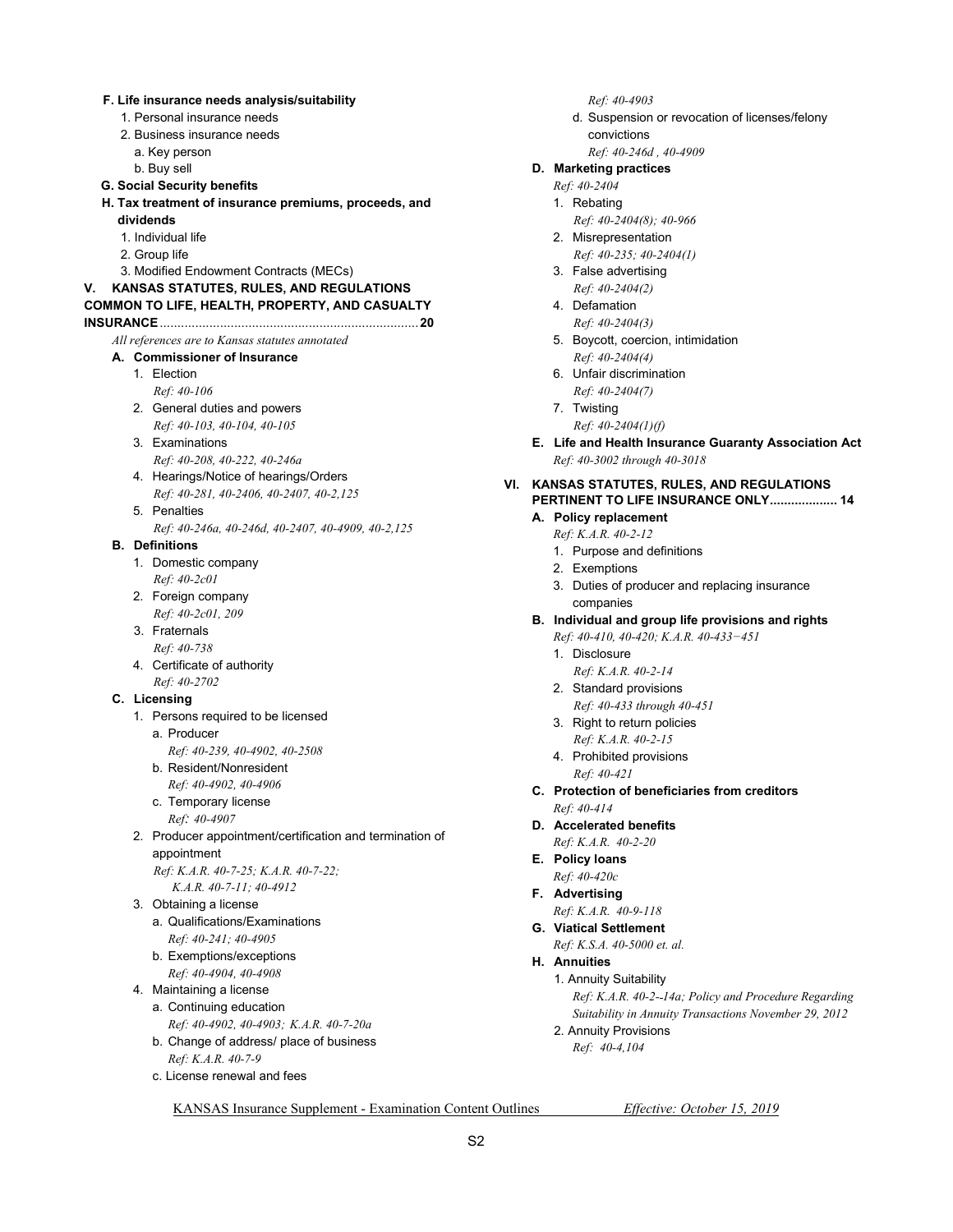### **KS ACCIDENT AND HEALTH PRODUCER CONTENT OUTLINE**

*(84 scored questions plus 16 pretest questions)* 

#### **I. TYPES OF POLICIES ........................................................ 14**

- **A. Disability income** 
	- 1. Individual disability income policy
	- 2. Business overhead expense policy
	- 3. Business disability buyout policy
	- 4. Group disability income policy
	- 5. Key employee policy

#### **B. Accidental death and dismemberment**

#### **C. Medical expense insurance**

- 1. Basic hospital, medical, and surgical policies
- 2. Major medical policies
- 3. Health Maintenance Organizations (HMOs)
- 4. Preferred Provider Organizations (PPOs)
- 5. Point of Service (POS) plans
- 6. Flexible Spending Accounts (FSAs)
- 7. High Deductible Health Plans (HDHPs) and related Health Savings Accounts (HSAs)

#### **D. Medicare supplement policies**

#### **E. Group insurance**

- 1. Differences between individual and group contracts
- 2. General characteristics
- 3. COBRA

#### **F. Individual/Group Long Term Care (LTC)**

- **G. Other Policies** 
	- 1. Dental
	- 2. Vision
	- 3. Cancer
	- 4. Critical illness or specified disease
	- 5. Worksite (employer-sponsored)
	- 6. Hospital indemnity
	- 7. Short-term medical
	- 8. Accident

### **II. POLICY PROVISIONS, CLAUSES, AND RIDERS ............ 20**

- **A. Mandatory provisions** 
	- 1. Entire contract
	- 2. Time limit on certain defenses (incontestable)
	- 3. Grace period
	- 4. Reinstatement
	- 5. Notice of claim
	- 6. Claim forms
	- 7. Proof of loss
	- 8. Time of payment of claims
	- 9. Payment of claims
	- 10. Physical examination and autopsy
	- 11. Legal actions
	- 12. Change of beneficiary
	- 13. Misstatement of age or sex
	- 14. Change of occupation
	- 15. Illegal occupation
	- 16. Relation of earnings to insurance
- **B. Other provisions and clauses** 
	- 1. Insuring clause
- 2. Free look
- 3. Consideration clause
- 4. Probationary period
- 5. Elimination period
- 6. Waiver of premium
- 7. Exclusions and limitations
- 8. Preexisting conditions
- 9. Coinsurance
- 10. Deductibles
- 11. Eligible expenses
- 12. Copayments
- 13. Pre-authorizations and prior approval requirements
- 14. Usual, reasonable, and customary (URC) charges
- 15. Lifetime, annual, or per cause maximum benefit limits
- **B. Riders** 
	- 1. Impairment/exclusions
	- 2. Guaranteed insurability

#### **D. Rights of renewability**

- 1. Noncancellable
- 2. Cancelable
- 3. Guaranteed renewable

#### **III. SOCIAL INSURANCE ..................................................... 3**

- **A. Medicare (Parts A, B, C, D)**
- **B. Medicaid**
- **C. Social Security benefits**
- **IV. OTHER INSURANCE CONCEPTS .................................. 4** 
	- **A. Total, partial, recurrent and residual disability**
	- **B. Owner's rights**
	- **C. Dependent children benefits**
	- **D. Primary and contingent beneficiaries**
	- **E. Modes of premium payments**
	- **F. Nonduplication and coordination of benefits (e.g., primary vs. excess)**
	- **G. Occupational vs. non-occupational**
	- **H. Tax treatment of premiums and proceeds of insurance contracts (e.g., disability income and medical expenses, etc.)**
	- **I. Managed care**
	- **J. Workers Compensation**
	- **K. Subrogation**
- **V. FIELD UNDERWRITING PROCEDURES ......................... 9** 
	- **A. Completing the application**

1. Elements of a contract 2. Insurable interest

- **B. Explaining sources of insurability and HIPAA privacy information (e.g., MIB Report, Fair Credit Reporting Act, etc.)**
- **C. Initial premium payment and receipt and consequences of the receipt (e.g., medical examination, etc.)**
- **D. Submitting application (and initial premium if collected) to company for underwriting**
- **E. Policy delivery**
- **F. Explaining policy and its provisions, riders, exclusions, and ratings to clients**
- **G. Replacement**
- **H. Contract law**

KANSAS Insurance Supplement - Examination Content Outlines *Effective: October 15, 2019* 

S3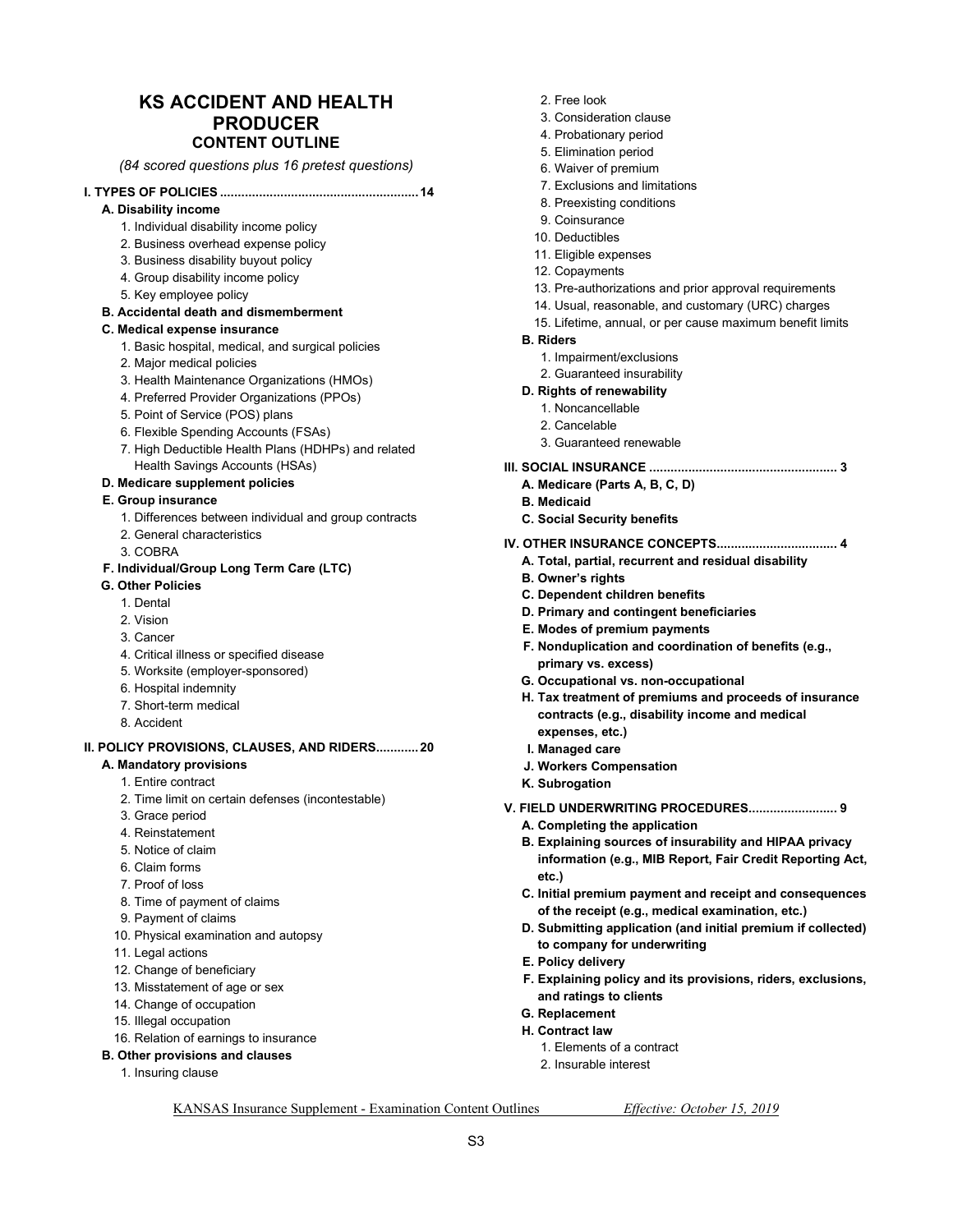- 3. Warranties and representations
- 4. Unique aspects of the insurance contract
	- a. Conditional
	- b. Unilateral
	- c. Adhesion
	- d. Aleatory

#### **VI. KANSAS STATUTES, RULES AND REGULATIONS COMMON TO LIFE, HEALTH, PROPERTY, AND CASUALTY INSURANCE ............................................. 20**

 *All references are to Kansas statutes annotated* 

#### **A. Commissioner of Insurance**

- 1. Election  *Ref: 40-106*
- 2. General duties and powers  *Ref: 40-103, 40-104, 40-105*
- 3. Examinations  *Ref: 40-208, 40- 222, 40-246a*
- 4. Hearings/Notice of hearings/Orders  *Ref: 40-281, 40-2406, 40-2407; 40-2,125*
- 5. Penalties
	- *Ref: 40-246a, 40-246d, 40-2407, 40-4909; 40-2,125*

#### **B. Definitions**

- 1. Domestic company  *Ref: 40-2c01*
- 2. Foreign company  *Ref: 40-2c01; 40-209*
- 3. Fraternals  *Ref: 40-738*
- 4. Certificate of authority  *Ref: 40-2702*

#### **C. Licensing**

- 1. Persons required to be licensed
	- a. Producer
		- *Ref: 40-239, 40-4902, 40-2508*
	- b. Resident/Nonresident
	- *Ref: 40-4902, 40-4906*
	- c. Temporary license  *Ref: 40-4907*
- 2. Producer appointment/certification and termination of appointment

 *Ref: K.A.R. 40-7-25; K.A.R. 40-7-22; 40-7-11; 40-4912* 

- 3. Obtaining a license a. Qualifications/Examinations
	- *Ref: 40-241; 40-4905*
	- b. Exemptions/exceptions  *Ref: 40-4904, 40-4908*
- 4. Maintaining a license
	- a. Continuing education  *Ref: 40-4902, 40-4903; K.A.R. 40-7-20a*
	- b. Change of address/ place of business  *Ref: K.A.R. 40-7-9*
	- c. License renewal and fees  *Ref: 40-4903*
	- d. Suspension or revocation of licenses/felony convictions
	- *Ref: 40-246d, 40-4909*

### **D. Marketing practices**

#### *Ref: 40-2404*

- 1. Rebating
	- *Ref: 40- 2404(8); 40-966*
- 2. Misrepresentation  *Ref: 40-235; 40-2404(1)*
- 3. False advertising  *Ref: 40-2404(2)*
- 4. Defamation
- *Ref: 40-2404(3)*  5. Boycott, coercion, intimidation  *Ref: 40-2404(4)*
- 6. Unfair discrimination  *Ref: 40-2404(7)*
- 7. Twisting  *Ref: 40-2404(1)(f)*
- **E. Life and Health Insurance Guaranty Association Act**   *Ref: 40-3002 through 40-3018*

#### **VII. KANSAS STATUTES, RULES, AND REGULATIONS PERTINENT TO HEALTH INSURANCE ONLY ............ 14**

 *All references are to Kansas statutes annotated* 

- **A. Individual/Group accident and health policy clauses and provisions** 
	- *Ref: 40-2203, 40-2209*
	- 1. Required and optional coverages
		- a. Newborns and adopted children  *Ref: 40-2,102*
		- b. Substance abuse/mental disorders  *Ref: 40-2,105; 40-2,154*
		- c. Maternity benefits
			- *Ref: 40-2,102; 40-2,160*
		- d. Grace Period (Individual Accident and Health)  *Ref. 40-2203*
- **B. Group accident and health insurance only** 
	- *Ref: 40-2209*
	- 1. Coordination of benefits
		- *Ref: K.A.R. 40-4-34*
	- 2. Continuation
		- *Ref: 40-2209 (i)*
	- 3. Small Employer Health Insurance
	- Availability Act
	- *Ref: 40-2209b −2209j, 40-2209m −2209p*
- **C. Blanket insurance**   *Ref: 40-2210*
- **D. Medicare Supplement insurance**   *Ref: K.A.R. 40-4-35*
- **E. Long-Term Care**
- *Ref: K.A.R. 40-4-37a −40-4-37r; 40-2225−2228*   **F. Advertising** 
	- *Ref: K.A.R. 40-9-100, 126*
- **G. Affordable Care Act** 
	- 1. Intent and general information regarding the ACA
	- 2. Navigators
	- 3. Eligibility, premiums and mandatory benefits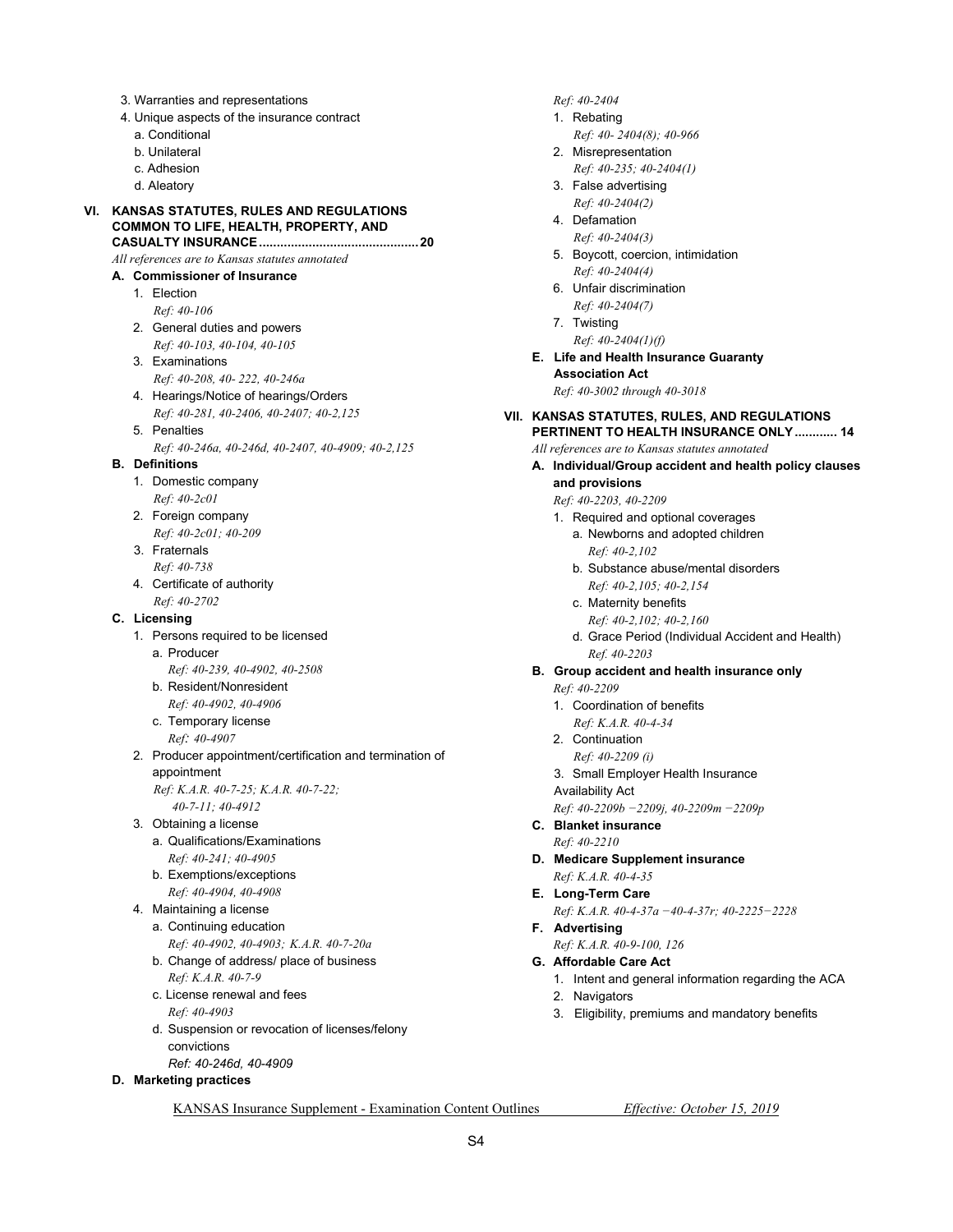### **KS PROPERTY AND ALLIED LINES PRODUCER CONTENT OUTLINE**

*(84 scored questions plus 16 pretest questions)* 

#### **I. TYPES OF POLICIES ........................................................ 25**

- **A. Homeowners** 
	- 1. HO-2
	- 2. HO-3
	- 3. HO-4
	- 4. HO-5
	- 5. HO-6
	- 6. HO-8
- **B. Dwelling policies** 
	- 1. DP-1
	- 2. DP-2
	- 3. DP-3
- **C. Commercial lines** 
	- 1. Commercial Package Policy (CPP)
	- 2. Commercial property
		- a. Commercial building and business personal property form
		- b. Causes of loss forms
		- c. Business income
		- d. Extra expense
		- e. Equipment breakdown
	- 3. Business Owners Policy (BOP)
- 4. Builders Risk
- **D. Inland marine** 
	- 1. Personal Articles floaters
	- 2. Commercial Property floaters
- **E. National Flood Insurance Program**
- **F. Others** 
	- 1. Earthquake
	- 2. Mobile Homes
	- 3. Watercraft
	- 4. Farm Owners
	- 5. Windstorm

#### **II. INSURANCE TERMS AND RELATED CONCEPTS ......... 14**

- **A. Insurance** 
	- 1. Law of Large Numbers
- **B. Insurable interest**
- **C. Risk** 
	- 1. Pure vs. Speculative Risk
- **D. Hazard** 
	- 1. Moral
	- 2. Morale
	- 3. Physical
- **E. Peril**
- **F. Loss** 
	- 1. Direct
	- 2. Indirect
- **G. Loss Valuation** 
	- 1. Actual cash value
	- 2. Replacement cost
	- 3. Market value
- 4. Stated value
- 5. Salvage value
- **H. Proximate cause**
- **I. Deductible**
- **J. Indemnity**
- **K. Limits of liability**
- **L. Coinsurance/Insurance to value**
- **M. Occurrence**
- **N. Cancellation**
- **O. Nonrenewal**
- **P. Vacancy and unoccupancy**
- **Q. Liability** 
	- 1. Absolute
	- 2. Strict
	- 3. Vicarious
- **R. Negligence**
- **S. Binder**
- **T. Endorsements**
- **U. Blanket vs. Specific**
- **II. POLICY PROVISIONS AND CONTRACT LAW ............... 11** 
	- **A. Declarations**
	- **B. Insuring agreement**
	- **C. Conditions**
	- **D. Exclusions**
	- **E. Definition of the insured**
	- **F. Duties of the insured**
	- **G. Obligations of the insurance company**
	- **H. Mortgagee rights**
	- **I. Proof of loss**
	- **J. Notice of claim**
	- **K. Appraisal**
	- **L. Other Insurance Provision**
	- **M. Subrogation**
	- **N. Elements of a contract**
	- **O. Warranties, representations, and concealment**
	- **P. Sources of underwriting information**
	- **Q. Fair Credit Reporting Act**
	- **R. Privacy Protection (Gramm Leach Bliley)**
	- **S. Policy Application**
	- **T. Terrorism Risk Insurance Act (TRIA)**
- **IV. KANSAS STATUTES, RULES AND REGULATIONS COMMON TO LIFE, HEALTH, PROPERTY, AND CASUALTY INSURANCE ............................................. 20**

 *All references are to Kansas statutes annotated* 

- **A. Commissioner of Insurance** 
	- 1. Election
	- *Ref: 40-106*

5. Penalties

 **B. Definitions** 

KANSAS Insurance Supplement - Examination Content Outlines *Effective: October 15, 2019* 

S5

- 2. General duties and powers
- *Ref: 40-103, 40-104, 40-105*  3. Examinations

1. Domestic company

 *Ref: 40-208, 40-222, 40-246a* 

 4. Hearings/Notice of hearings/Orders  *Ref: 40-281, 40-2406, 40-2407; 40-2,125* 

*Ref: 40-246a, 40-246d, 40-2407, 40-4909; 40-2,125*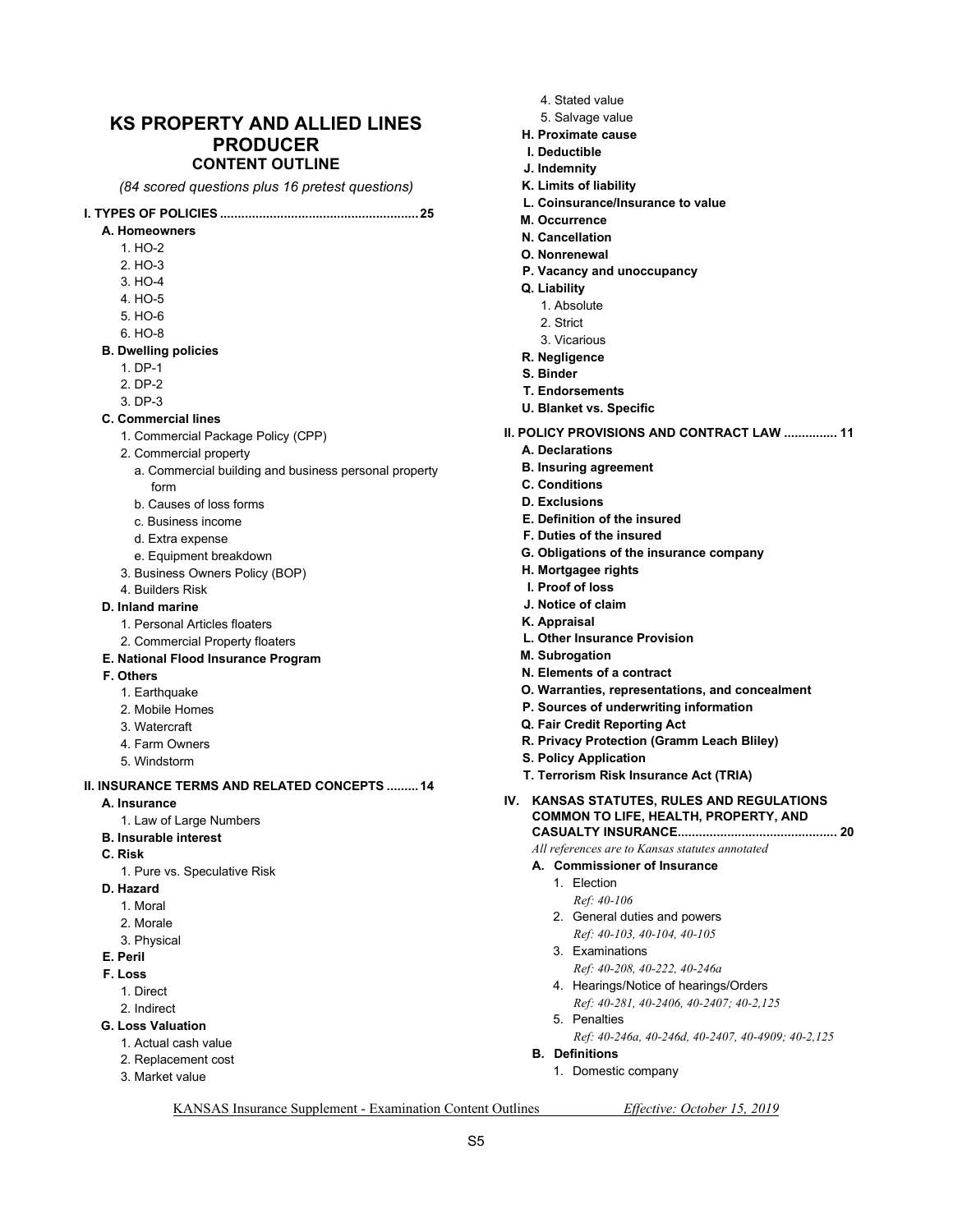- *Ref: 40-2c01*
- 2. Foreign company  *Ref: 40-2c01; 40-209*
- 3. Certificate of authority  *Ref: 40-2702*

#### **C. Licensing**

- 1. Persons required to be licensed a. Producer  *Ref: 40-239, 40-4902, 40-2508*
	- b. Resident/Nonresident  *Ref: 40-4902, 40-4906*
	- c. Temporary license
- *Ref: 40-4907* 2. Producer appointment/certification and termination of appointment
	- *Ref: K.A.R. 40-7-25; 241; K.A.R. 40-7-22; 40-7-11; 40-4912*
- 3. Obtaining a license
	- a. Qualifications/Examinations  *Ref: 40-241; 40-4905*
	- b. Exemptions/exceptions
	- *Ref: 40-4904, 40-4908*
- 4. Maintaining a license
	- a. Continuing education  *Ref: 40-4902, 40-4903; K.A.R. 40-7-20a*
	- b. Change of address/ place of business  *Ref: K.A.R. 40-7-9*
	- c. License renewal and fees  *Ref: 40-4903*
	- d. Suspension or revocation of licenses/felony convictions
	- *Ref: 40-246d , 40-4909*

#### **D. Marketing practices**

- *Ref: 40-2404*
- 1. Rebating
- *Ref: 40-2404(8); 40-966*
- 2. Misrepresentation  *Ref: 40-235; 40-2404(1)*
- 3. False advertising  *Ref: 40-2404(2)*
- 4. Defamation
- *Ref: 40-2404(3)*
- 5. Boycott, coercion, intimidation  *Ref: 40-2404(4)*
- 6. Unfair discrimination  *Ref: 40-2404(7); 40-295*
- **E. Property and Casualty Insurance Guaranty Association Act**   *Ref: 40-2901 et seq.*

**V. KANSAS STATUTES, RULES, AND REGULATIONS COMMON TO PROPERTY AND CASUALTY INSURANCE ONLY… ......................................................................... 7 A. Renewal, nonrenewal, cancellation, and delivery of** 

**contracts** 

*Ref: 40-2,120 through 40-2,122; 40-276 through 40-278, 40- 5804; K.A.R 40-3-15* 

- **B. Rates** 
	- 1. Filings

 *Ref: 40-951 through 967; K.A.R. 40-3-6* 

 2. Unfair discrimination  *Ref: K.A.R. 40-3-40* 

 **C. Excess lines producers** 

*Ref: 40-246b through 40-246e, K.A.R. 40-8-2; 40-8-7 through 40-8-11* 

- **VI. KANSAS STATUTES, RULES, AND REGULATIONS PERTINENT TO PROPERTY INSURANCE ONLY ....... 7** 
	- **A. Unfair claims settlement practices**
	- *Ref: 40-2404, K.A.R. 40-1-34*   **B. Proof of loss**
	- *Ref: 40-924*   **C. Marine/inland marine**
	- *Ref: K.A.R. 40-3-22*
	- **D. FAIR plan**   *Ref: 40-2142; FAIR Plan Manual*
	- **E. Crop**   *Ref: 40-901; Federal Crop Insurance Act Sec 508(i)*
	- **F. Flood Insurance**

 *Ref: 40-901, National Flood Insurance Program, Bulletin 2006-6* 

### **KS CASUALTY AND ALLIED LINES PRODUCER CONTENT OUTLINE**

*(84 scored plus 16 pretest questions)* 

### **I. TYPES OF POLICIES, BONDS, AND**

- **RELATED TERMS 25**
- **A. Commercial general liability** 
	- 1. Exposures
		- a. Premises and Operations
		- b. Products and Completed Operations
	- 2. Coverage
		- a. Coverage A: Bodily Injury and Property Damage Liability
			- (1) Occurrence
			- (2) Claims made
			- (a) Retroactive Date
		- b. Coverage B: Personal Injury and Advertising Injury
		- c. Coverage C: Medical Payments
		- d. Supplemental Payments
		- e. Who is an insured
		- f. Limits
			- (1) Per occurrence
			- (2) Annual Aggregate
		- g. Damage to Property of Others
- **B. Automobile: personal auto and business auto** 
	- 1. Liability
		- a. Bodily Injury
		- b. Property Damage
		- c. Split Limits
		- d. Combined Single Limit
	- 2. Medical Payments
	- 3. Physical Damage (collision; other than collision; specified perils)
	- 4. Uninsured motorists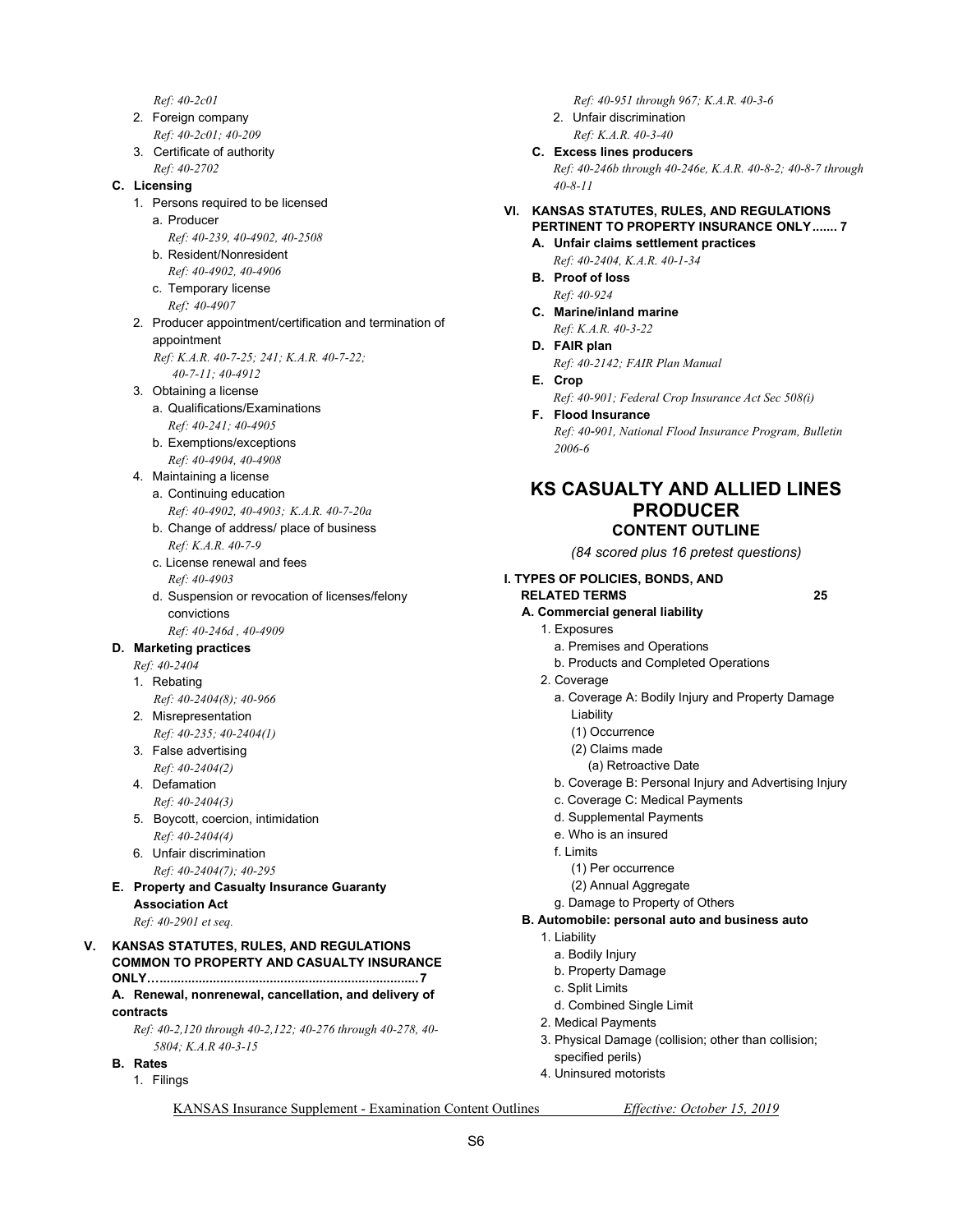- 5. Underinsured motorists
- 6. Who is an insured
- 7. Types of Auto
- a. Owned
- b. Non-owned
- c. Hired
- d. Temporary Substitute
- e. Newly Acquired Autos
- f. Transportation Expense and Rental Reimbursement Expense
- 8. Garage Coverage Form, including Garagekeepers Insurance
- 9. Exclusions
- 10. Individual Insured and Drive Other Car (DOC)
- **C. Workers Compensation Insurance, Employers Liability Insurance, and Related Issues**

(This section does not include state law, which is addressed elsewhere in this outline.)

- 1. Standard policy concepts
- a. Who is an employee/employer
- b. Compensation
- 2. Work-related vs. non-work-related
- 3. Other states' insurance
- 4. Employers Liability
- 5. Exclusive remedy
- 6. Premium Determination
- **D. Crime** 
	- 1. Employee Dishonesty
	- 2. Theft
	- 3. Robbery
	- 4. Burglary
	- 5. Forgery and Alteration
	- 6. Mysterious disappearance
- **E. Bonds** 
	- 1. Surety
	- 2. Fidelity

#### **F. Professional liability**

- 1. Errors and Omissions
- 2. Medical Malpractice
- 3. Directors and Officers (D&O)
- 4. Employment Practices Liability (EPLI)
- 5. Cyber liability and data breach
- **G. Umbrella/Excess Liability**

#### **II. INSURANCE TERMS AND RELATED CONCEPTS 14**

- **A. Risk**
- **B. Hazards** 
	- 1. Moral
	- 2. Morale
	- 3. Physical
- **C. Indemnity**
- **D. Insurable interest**
- **E. Loss valuation** 
	- 1. Actual cash value
	- 2. Replacement cost
	- 3. Market value
	- 4. Stated/agreed value
	- 5. Salvage value
- **F. Negligence**
- **G. Liability**
- **H. Occurrence**
- **I. Binders**
- **J. Warranties**
- **K. Representations**
- **L. Concealment**
- **M. Deposit Premium/Audit**
- **N. Certificate of Insurance**
- **O. Law of Large Numbers**
- **P. Pure vs. Speculative Risk**
- **Q. Endorsements**
- **R. Damages** 
	- 1. Compensatory
		- a. General
	- b. Special
	- 2. Punitive
- **S. Compliance with provisions of Fair Credit Reporting Act**
- **III. POLICY PROVISIONS ..................................................... 12** 
	- **A. Declarations**
	- **B. Insuring agreement**
	- **C. Conditions**
	- **D. Exclusions and Limitations**
	- **E. Definition of the insured**
	- **F. Duties of the insured after a loss**
	- **G. Cancellation and nonrenewal provisions**
	- **H. Supplementary payments**
	- **I. Proof of loss**
	- **J. Notice of claim**
	- **K. Arbitration**
	- **L. Other insurance**
	- **M. Subrogation**
	- **N. Loss settlement provisions including consent to settle a loss**
	- **O. Terrorism Risk Insurance Act (TRIA)**
- **IV. KANSAS STATUTES, RULES, AND REGULATIONS COMMON TO LIFE, HEALTH, PROPERTY, AND CASUALTY INSURANCE ............................................. 20** 
	- *All references are to Kansas statutes annotated*
	- **A. Commissioner of Insurance** 
		- 1. Election
			- *Ref: 40-106*
		- 2. General duties and powers  *Ref: 40-103, 40-104, 40-105*
		- 3. Examinations
		- *Ref: 40-208, 40-222, 40-246a*
		- 4. Hearings/Notice of hearings/Orders  *Ref: 40-281, 40-2406, 40-2407; 40-2,125*
		- 5. Penalties
			- *Ref: 40-246a, 40-246d, 40-2407, 40-4909; 40-2,125*
	- **B. Definitions**

KANSAS Insurance Supplement - Examination Content Outlines *Effective: October 15, 2019* 

S7

 1. Domestic company  *Ref: 40-2c01* 

 2. Foreign company  *Ref: 40-2c01; 40-209*  3. Certificate of authority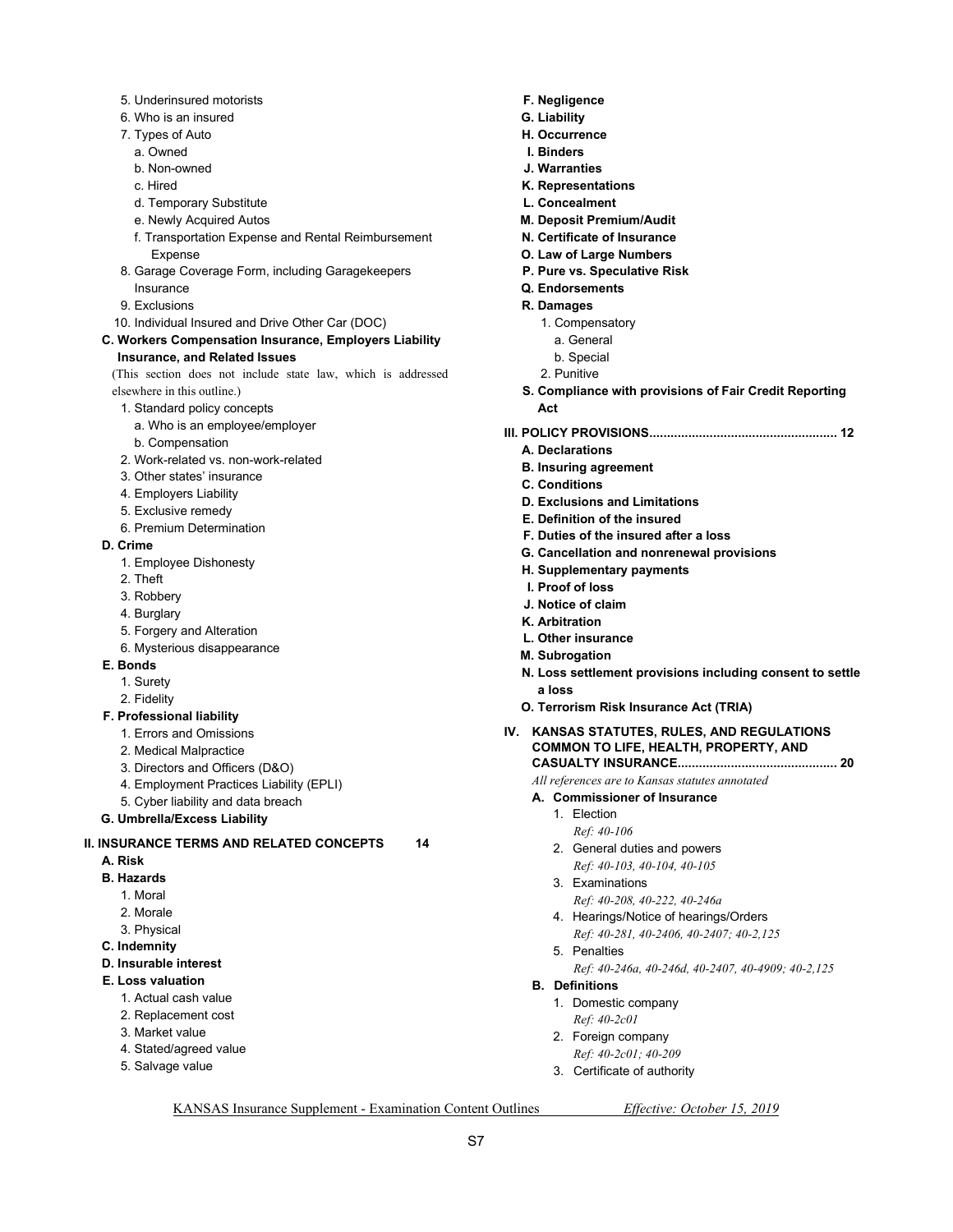*Ref: 40-2702* 

#### **C. Licensing**

- 1. Persons required to be licensed
	- a. Producer
	- *Ref: 40-239, 40-4902, 40-2508*
	- b. Resident/Nonresident  *Ref: 40-4902, 40-4906*
	- c. Temporary license
	- *Ref: 40-4907*
- 2. Producer appointment/certification and termination of appointment
	- *Ref: K.A.R. 40-7-25; 241; K.A.R. 40-7-22; K.A.R. 40-7-11; 40-4912*
- 3. Obtaining a license
	- a. Qualifications/Examinations  *Ref: 40-241; 40-4905*
	- b. Exemptions/exceptions  *Ref: 40-4904, 40-4908*
- 4. Maintaining a license a. Continuing education
	- *Ref: 40-4902, 40-4903; K.A.R. 40-7-20a*  b. Change of address/ place of business
	- *Ref: K.A.R. 40-7-9*
	- c. License renewal and fees  *Ref: 40-4903*
	- d. Suspension or revocation of licenses/felony convictions
- *Ref: 40-246d, 40-4909*

### **D. Marketing practices**

- *Ref: 40-2404*
- 1. Rebating  *Ref: 40-2404(8); 40-966*
- 2. Misrepresentation
- *Ref: 40-235; 40-2404(1)*  3. False advertising
- *Ref: 40-2404(2)*
- 4. Defamation  *Ref: 40-2404(3)*
- 5. Boycott, coercion, intimidation  *Ref: 40-2404(4)*
- 6. Unfair discrimination  *Ref: 40-2404(7); 40-295*

#### **E. Property and Casualty Insurance Guaranty Association Act**

 *Ref: 40-2901 et seq.* 

#### **V. KANSAS STATUTES, RULES, AND REGULATIONS COMMON TO PROPERTY AND CASUALTY INSURANCE ONLY ......................................................................... 7**

- **A. Renewal, nonrenewal, cancellation, and delivery of contracts**
- *Ref: 40-2,120 −122; 40-276−278, 40-5804; K.A.R. 40-3-15*   **B. Rates** 
	- 1. Filings
	- *Ref: 40-951 through 40-967; K.A.R. 40-3-6*  2. Unfair discrimination
		- *Ref: K.A.R. 40-3-40*
- **C. Excess lines producers** 
	- *Ref: 40-246b − 246e, K.A.R. 40-8-2; 40-8-7−11*

#### **VI. KANSAS STATUTES, RULES, AND REGULATIONS PERTINENT TO CASUALTY INSURANCE ONLY ....... 7**

- **A. Kansas Automobile Injury Reparations Act** 
	- *Ref: 40-3101 et seq.*
	- 1. Required coverages
		- *Ref: 40-3103, 40-3107, 40-3109*
	- 2. Financial responsibility  *Ref: 40-3107, 40-3118*
	- 3. Payment of benefits  *Ref: 40-3110*
- **B. Uninsured/Underinsured motorists coverage**   *Ref: 40-284, 40-285*
- **C. Accident prevention courses**   *Ref: 40-1112a*
- **D. Automobile Assigned Risk Plan**   *Ref: 40-2102*
- **E. Worker's Compensation** 
	- *Ref: 44-501 through 44-511; K.A.R. 51-14-4; 44-520*
	- 1. Kansas Workers Compensation Insurance Plan  *Ref: 40-2109*

### **KS LIFE & ACCIDENT AND HEALTH PRODUCER CONTENT OUTLINE**

*(140 scored questions plus 16 pretest questions)* 

#### **I. TYPES OF POLICIES ........................................................ 12**

- **A. Traditional whole life products** 
	- 1. Ordinary whole life
	- 2. Limited-pay and single-premium life
- **B. Interest/market-sensitive/adjustable life products** 
	- 1. Universal life
	- 2. Variable whole life
	- 3. Variable universal life
	- 4. Interest-sensitive whole life
	- 5. Indexed life

#### **C. Term life**

- 1. Types
	- a. Level
	- b. Decreasing
	- c. Return of premium
	- d. Annually renewable
- 2. Special features
- a. Renewable
- b. Convertible

#### **D. Annuities**

- 1. Single and flexible premium
- 2. Immediate and deferred
- 3. Fixed and variable
- 4. Indexed
- **E. Combination plans and variations** 
	- 1. Joint life
	- 2. Survivorship life (second to die)

**II. POLICY RIDERS, PROVISIONS, OPTIONS, AND EXCLUSIONS ................................................................ 18** 

### **A. Policy riders**

1. Waiver of premium and waiver of monthly deduction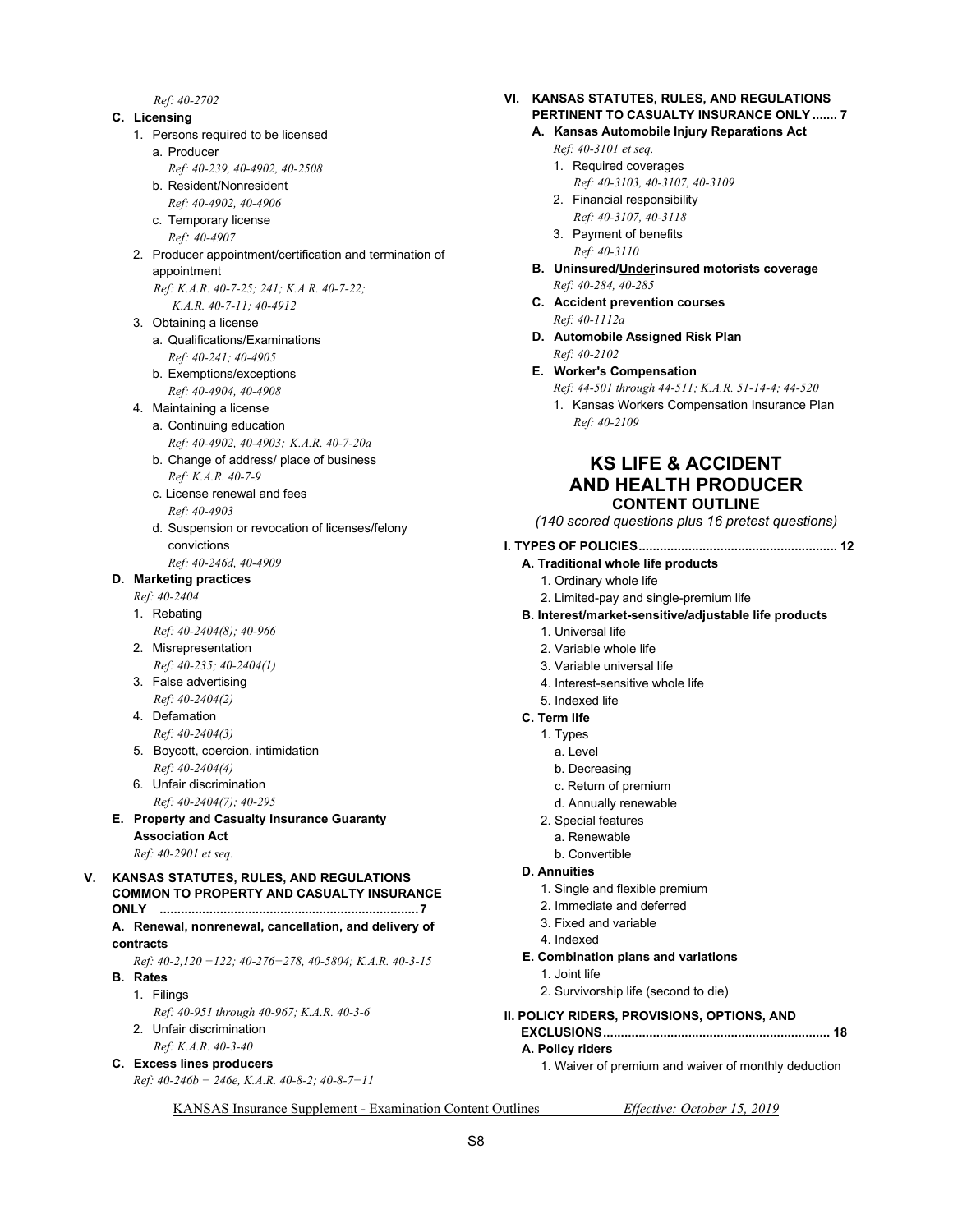- 2. Guaranteed insurability
- 3. Payor benefit
- 4. Accidental death and/or accidental death and dismemberment
- 5. Term riders
- 6. Other insureds
- 7. Long term care
- 8. Return of premium

#### **B. Policy provisions and options**

- 1. Entire contract
- 2. Insuring clause
- 3. Free look
- 4. Consideration
- 5. Owner's rights
- 6. Beneficiary designations
	- a. Primary and contingent
	- b. Revocable and irrevocable
	- c. Common disaster
- d. Minor beneficiaries
- 8. Premium Payment
	- a. Modes
	- b. Grace period
	- c. Automatic premium loan
	- d. Level or flexible
- 8. Reinstatement
- 9. Policy loans, withdrawals, partial surrenders
- 10. Non-forfeiture options
- 11. Dividends and dividend options (e.g., participating, nonparticipating)
- 12. Incontestability
- 13. Assignments
- 14. Suicide
- 15. Misstatement of age and gender
- 16. Settlement options
- 17. Accelerated death benefits
- **C. Policy exclusions**

#### **III. COMPLETING THE APPLICATION, UNDERWRITING, AND DELIVERING THE POLICY .......................................... 12**

#### **A. Completing the application**

- 1. Required signatures
- 2. Changes in the application
- 3. Consequences of incomplete applications
- 4. Warranties and representations
- 5. Collecting the initial premium and issuing the receipt
- 6. Replacement
- 7. Disclosures at point of sale (e.g., HIPAA, HIV consent)
- 8. USA PATRIOT Act/anti-money laundering

#### **B. Underwriting**

- 1. Insurable interest
- 2. Medical information and consumer reports
- 3. Fair Credit Reporting Act
- 4. Risk classification
- 5. Stranger/Investor-owned life insurance (STOLI/IOLI)
- **C. Delivering the policy** 
	- 1. When coverage begins
	- 2. Explaining the policy and its provisions, riders, exclusions, and ratings to the client

#### **D. Contract Law**

- 1. Elements of a contract
- 2. Unique aspects of the insurance contract
	- a. Conditional
	- b. Unilateral
	- c. Adhesion
	- d. Aleatory

#### **IV. TAXES, RETIREMENT, AND OTHER INSURANCE**

- **CONCEPTS ..................................................................... 8 A. Third-party ownership**
- **B. Viatical Settlements**
- **C. Life Settlements**

### **D. Group life insurance**

- 1. Conversion privilege
- 2. Contributory vs. noncontributory

#### **E. Retirement plans**

- 1. Qualified plans
	- 2. Nonqualified plans
- **F. Life insurance needs analysis/suitability** 
	- 1. Personal insurance needs
	- 2. Business insurance needs
		- a. Key person
		- b. Buy sell
- **G. Social Security benefits**
- **H. Tax treatment of insurance premiums, proceeds, and dividends** 
	- 1. Individual life
	- 2. Group life
	- 3. Modified Endowment Contracts (MECs)

### **V. TYPES OF POLICIES ...................................................... 14**

#### **A. Disability income**

- 1. Individual disability income policy
- 2. Business overhead expense policy
- 3. Business disability buyout policy
- 4. Group disability income policy
- 5. Key employee policy
- **B. Accidental death and dismemberment**

#### **C. Medical expense insurance**

- 1. Basic hospital, medical, and surgical policies
- 2. Major medical policies
- 3. Health Maintenance Organizations (HMOs)
- 4. Preferred Provider Organizations (PPOs)
- 5. Point of Service (POS) plans
- 6. Flexible Spending Accounts (FSAs)

**F. Individual/Group Long Term Care (LTC)** 

4. Critical illness or specified disease

- 7. High Deductible Health Plans (HDHPs) and related Health Savings Accounts (HSAs)
- **D. Medicare supplement policies**

#### **E. Group insurance**

3. COBRA

**G. Other Policies**  1. Dental 2. Vision 3. Cancer

KANSAS Insurance Supplement - Examination Content Outlines *Effective: October 15, 2019* 

S9

- 1. Differences between individual and group contracts
- 2. General characteristics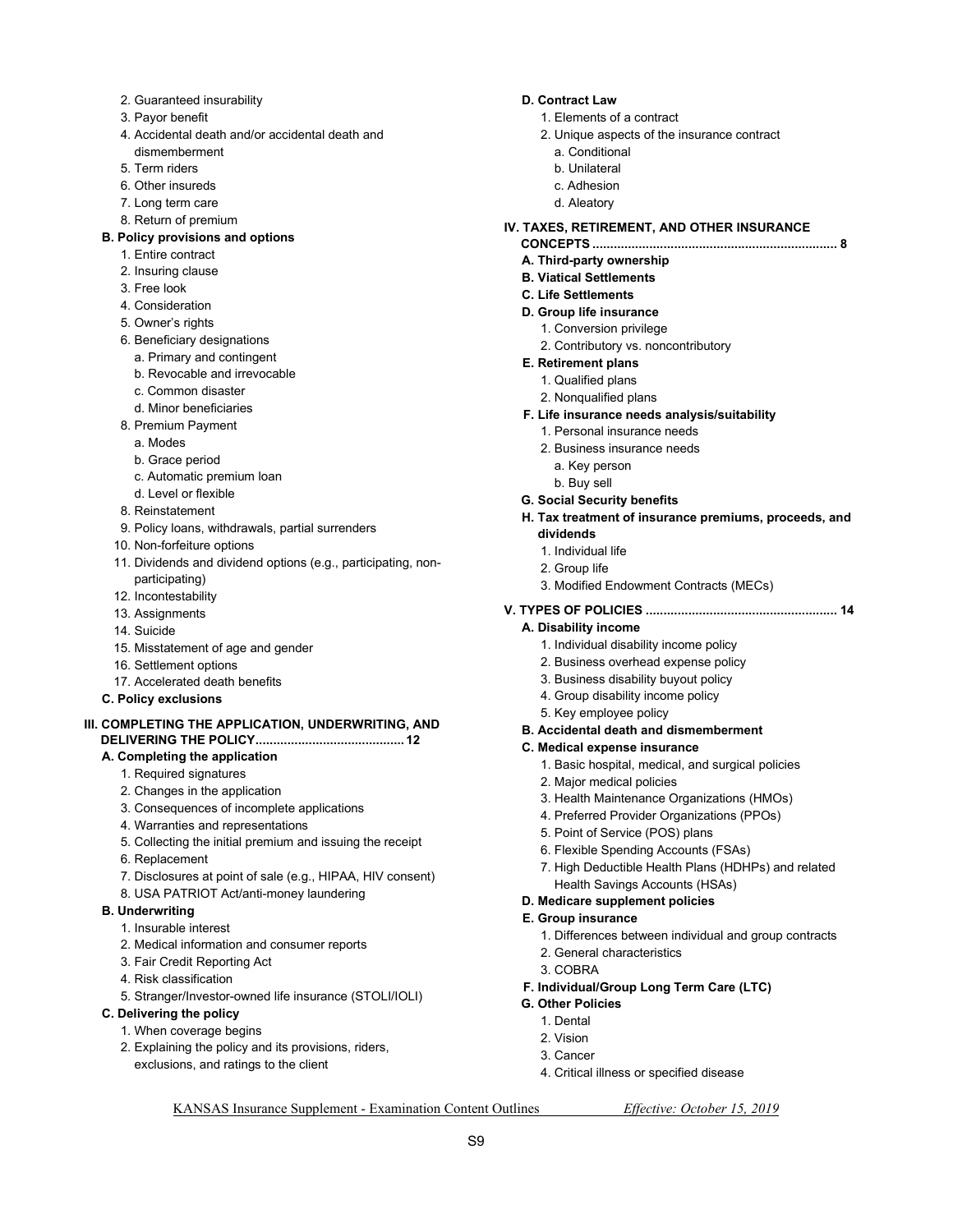- 5. Worksite (employer-sponsored)
- 6. Hospital indemnity
- 7. Short-term medical
- 8. Accident

#### **VI. POLICY PROVISIONS, CLAUSES, AND RIDERS .......... 20**

- **A. Mandatory provisions** 
	- 1. Entire contract
	- 2. Time limit on certain defenses (incontestable)
	- 3. Grace period
	- 4. Reinstatement
	- 5. Notice of claim
	- 6. Claim forms
	- 7. Proof of loss
	- 8. Time of payment of claims
	- 9. Payment of claims
	- 10. Physical examination and autopsy
	- 11. Legal actions
	- 12. Change of beneficiary
	- 13. Misstatement of age or sex
	- 14. Change of occupation
	- 15. Illegal occupation
	- 16. Relation of earnings to insurance

#### **B. Other provisions and clauses**

- 1. Insuring clause
- 2. Free look
- 3. Consideration clause
- 4. Probationary period
- 5. Elimination period
- 6. Waiver of premium
- 7. Exclusions and limitations
- 8. Preexisting conditions
- 9. Coinsurance
- 10. Deductibles
- 11. Eligible expenses
- 12. Copayments
- 13. Pre-authorizations and prior approval requirements
- 14. Usual, reasonable, and customary (URC) charges
- 15. Lifetime, annual, or per cause maximum benefit limits
- **C. Riders** 
	- 1. Impairment/exclusions
	- 2. Guaranteed insurability

#### **D. Rights of renewability**

- 1. Noncancellable
- 2. Cancelable
- 3. Guaranteed renewable

#### **VII. SOCIAL INSURANCE .................................................... 3**

- **A. Medicare (Parts A, B, C, D)**
- **B. Medicaid**
- **C. Social Security benefits**

### **VIII. OTHER INSURANCE CONCEPTS ................................ 4**

- **A. Total, partial, recurrent and residual disability**
- **B. Owner's rights**
- **C. Dependent children benefits**
- **D. Primary and contingent beneficiaries**
- **E. Modes of premium payments**
- **F. Nonduplication and coordination of benefits (e.g., primary vs. excess)**
- **G. Occupational vs. non-occupational**
- **H. Tax treatment of premiums and proceeds of insurance contracts (e.g., disability income and medical expenses, etc.)**
- **I. Managed care**
- **J. Workers Compensation**
- **K. Subrogation**
- **IX. FIELD UNDERWRITING PROCEDURES ........................ 9** 
	- **A. Completing the application**
	- **B. Explaining sources of insurability and HIPAA privacy information (e.g., MIB Report, Fair Credit Reporting Act, etc.)**
	- **C. Initial premium payment and receipt and consequences of the receipt (e.g., medical examination, etc.)**
	- **D. Submitting application (and initial premium if collected) to company for underwriting**
	- **E. Policy delivery**
	- **F. Explaining policy and its provisions, riders, exclusions, and ratings to clients**
	- **G. Replacement**
	- **H. Contract law** 
		- 1. Elements of a contract
		- 2. Insurable interest
		- 3. Warranties and representations
		- 4. Unique aspects of the insurance contract
			- a. Conditional
			- b. Unilateral
		- c. Adhesion
		- a. Aleatory
- **X. KANSAS STATUTES, RULES, AND REGULATIONS COMMON TO LIFE, HEALTH, PROPERTY, AND CASUALTY INSURANCE ............................................. 18**

- *All references are to Kansas statutes annotated*
- **A. Commissioner of Insurance** 
	- 1. Election
	- *Ref: 40-106*  2. General duties and powers
	- *Ref: 40-103, 40-104, 40-105*
	- 3. Examinations
	- *Ref: 40-208, 40-222, 40-246a*
	- 4. Hearings/Notice of hearings/Orders  *Ref: 40-281, 40-2406, 40-2407; 40-2,125*
	- 5. Penalties
		- *Ref: 40-246a, 40-246d, 40-2407, 40-4909; 40-2,125*
- **B. Definitions** 
	- 1. Domestic company  *Ref: 40-2c01*
	- 2. Foreign company *Ref: 40-2c01; 40-209*
	- 3. Fraternals
	- *Ref: 40-738*
	- 4. Certificate of authority  *Ref: 40-2702*
- **C. Licensing** 
	- 1. Persons required to be licensed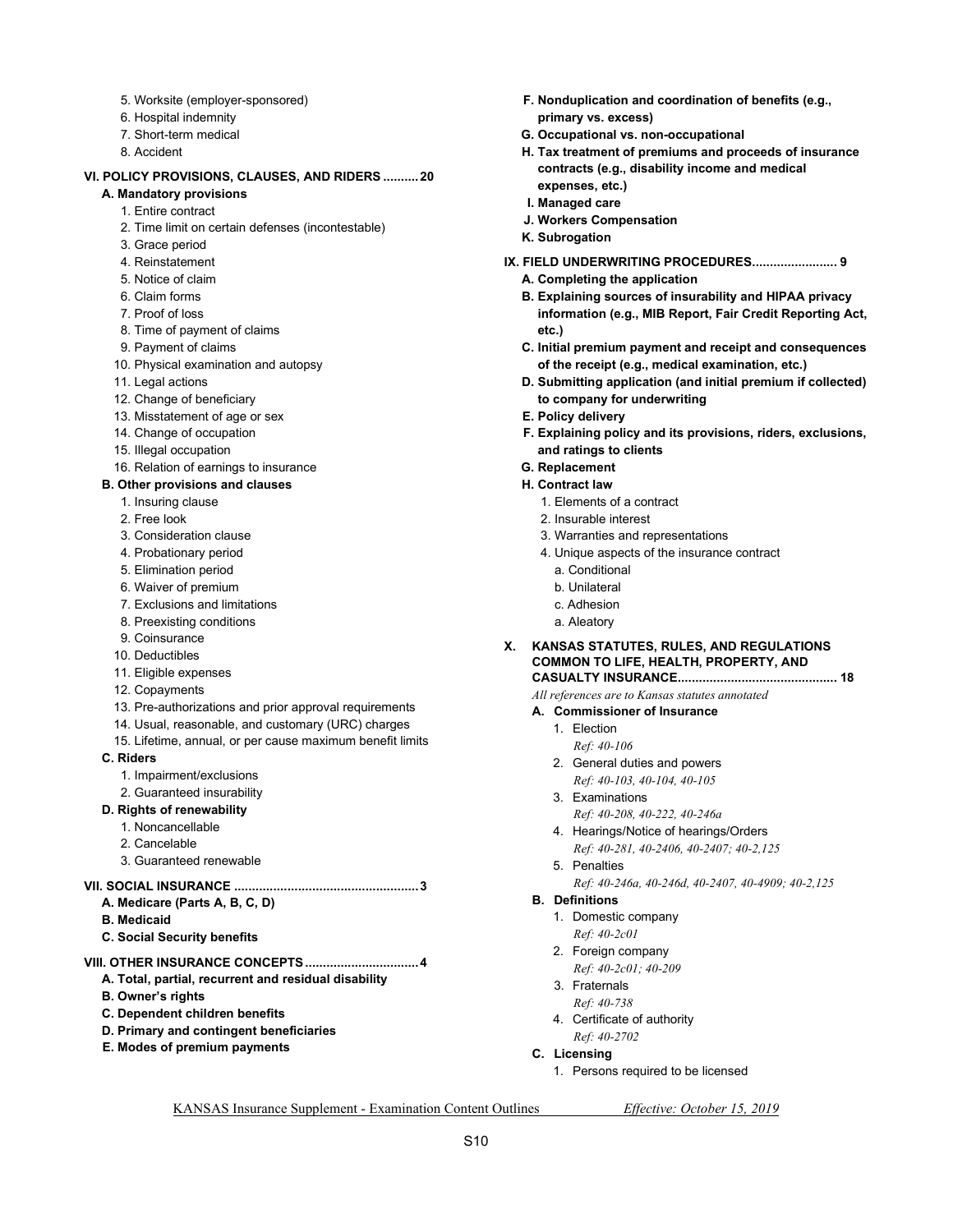- a. Producer  *Ref: 40-239, 40-4902, 40-2508* b. Resident/Nonresident
- *Ref: 40-4902, 40-4906* c. Temporary license
- *Ref: 40-4907*
- 2. Producer appointment/certification and termination of appointment  *Ref: K.A.R. 40-7-25; K.A.R. 40-7-22;*
- *40-7-11; 40-4912*  3. Obtaining a license
	- a. Qualifications/Examinations  *Ref: 40-241; 40-4905*
	- b. Exemptions/exceptions  *Ref: 40-4904, 40-4908*
- 4. Maintaining a license
	- a. Continuing education  *Ref: 40-4902, 40-4903; K.A.R. 40-7-20a*
	- b. Change of address/ place of business  *Ref: K.A.R. 40-7-9*
	- c. License renewal and fees  *Ref: 40-4903*
	- d. Suspension or revocation of licenses/felony convictions
	- *Ref: 40-246d , 40-4909*

### **D. Marketing practices**

- *Ref: 40-2404*
- 1. Rebating
- *Ref: 40-2404(8); 40-966*
- 2. Misrepresentation  *Ref: 49-235; 40-2404(1)*
- 3. False advertising
- *Ref: 40-2404(2)*  4. Defamation
- *Ref: 40-2404(3)*  5. Boycott, coercion, intimidation
- *Ref: 40-2404(4)*  6. Unfair discrimination
- *Ref: 40-2404(7)*
- 7. Twisting
	- *Ref: 40-2404(1)(f)*
- **E. Life and Health Insurance Guaranty Association Act**   *Ref: 40-3002 through 40-3018*
- **XI. KANSAS STATUTES, RULES, AND REGULATIONS PERTINENT TO LIFE INSURANCE ONLY ................... 11** 
	- **A. Policy replacement** 
		- *Ref: K.A.R. 40-2-12*  1. Purpose and definitions
		- 2. Exemptions
		-
		- 3. Duties of agent/ producer and replacing insurance companies

### **B. Individual and group life provisions and rights**

 *Ref: 40-410, 40-420; K.A.R. 40-433-451* 

- 1. Disclosure  *Ref: K.A.R. 40-2-14*
- 2. Standard provisions
	- *Ref: 433-451*
- 3. Right to return policies
- *Ref: K.A.R. 40-2-15*
- 4. Prohibited provisions  *Ref: 40-421*
- **C. Protection of beneficiaries from creditors**   *Ref: 40-414*
- **D. Accelerated benefits** 
	- *Ref: K.A.R. 40-2-20*
- **E. Policy loans**   *Ref: 40-420c*
- **F. Advertising**
- *Ref: K.A.R. 40-9-118*   **G. Viatical Settlements** 
	- *Ref: K.S.A. 40-5000 et.al.*
- **H. Annuities**
- 1. Annuity Suitability
	- *Ref: K.A.R. 40-2--14a; Policy and Procedure Regarding Suitability in Annuity Transactions November 29, 2012*
	- 2. Annuity Provisions
	- *Ref: 40-4,104*

#### **XII. KANSAS STATUTES, RULES, AND REGULATIONS PERTINENT TO HEALTH INSURANCE ONLY ............ 11**

 *All references are to Kansas statutes annotated* 

- **A. Individual/Group accident and health policy clauses and provisions** 
	- *Ref: 40-2203, 40-2209*
	- 1. Required and optional coverages
		- a. Newborns and adopted children  *Ref: 40-2,102*
		- b. Substance abuse/mental disorders
			- *Ref: 40-2,105; 40-2,154*
		- c. Maternity benefits
			- *Ref: 40-2,102; 40-2,160*
		- d. Grace period (Individual Accident and Health) *Ref: 40-2203*
- **B. Group accident and health insurance only**
	- *Ref: 2209*
	- 1. Coordination of benefits
	- *Ref: K.A.R. 40-4-34*  2. Continuation
	- *Ref: 40-2209 (i)*
	- 3. Small Employer Health Insurance Availability Act
		- *Ref: 40-2209b−2209j, 40-2209m−2209p*
- **C. Blanket insurance** 
	- *Ref: 40-2210*
- **D. Medicare Supplement insurance**   *Ref: K.A.R. 40-4-35*
- **E. Long-Term Care** 
	- *Ref: 40-2225 through 40-2228; K.A.R. 40-4-37a through 40-4- 37r;*
- **F. Advertising** 
	- *Ref: K.A.R. 40-9-100, 126*
- **G. Affordable Care Act** 
	- 1. Intent and general information regarding the ACA
	- 2. Navigators
	- 3. Eligibility, premiums and mandatory benefits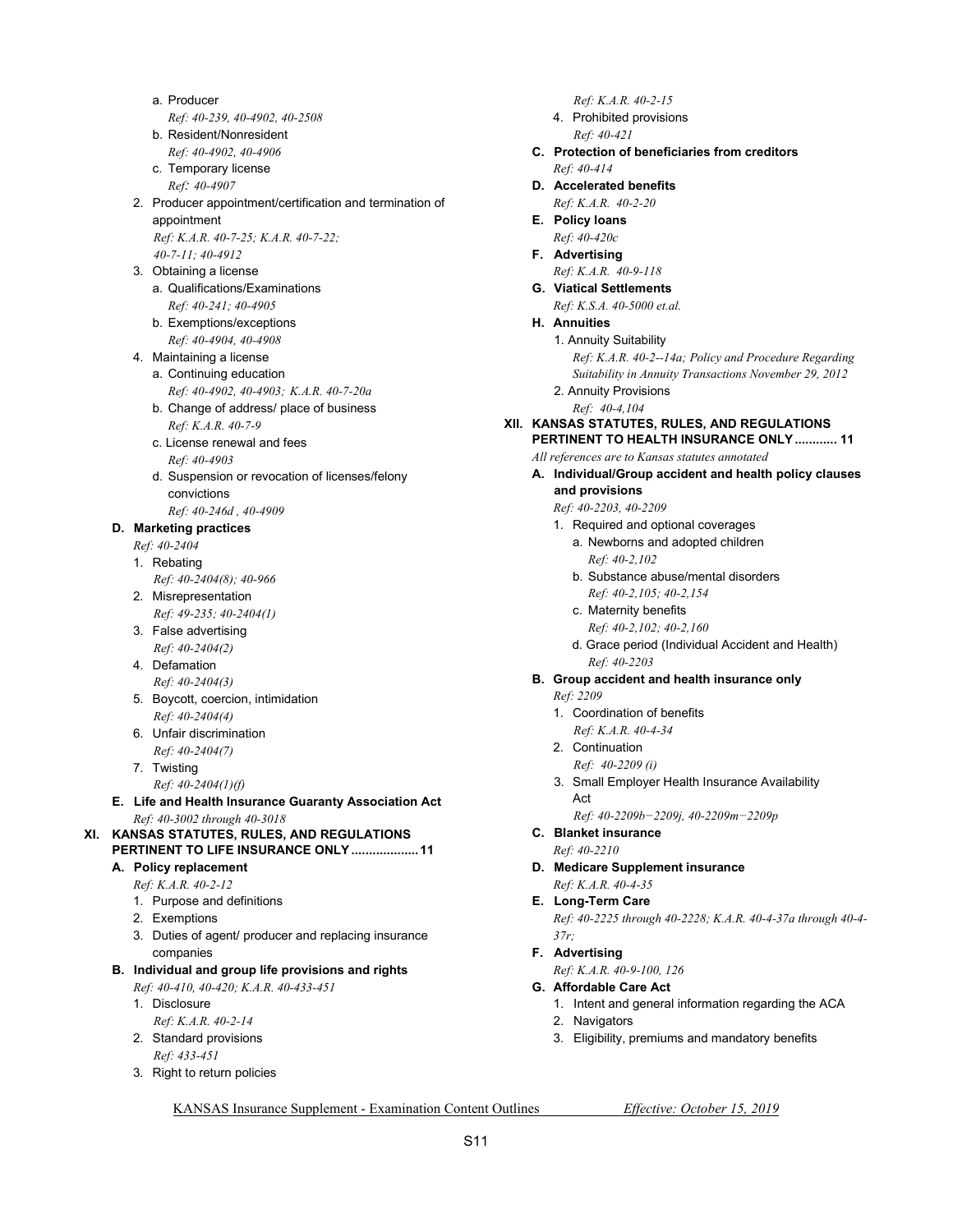### **KS PROPERTY & CASUALTY AND ALLIED LINES PRODUCER CONTENT OUTLINE**

*(140 scored questions plus 16 pretest questions)*

#### **I. TYPES OF POLICIES ........................................................ 25**

- **A. Homeowners** 
	- 1. HO-2
	- 2. HO-3
	- 3. HO-4
	- 4. HO-5
	- 5. HO-6
	- 6. HO-8

#### **B. Dwelling policies**

- 1. DP-1
- 2. DP-2
- 3. DP-3
- **C. Commercial lines** 
	- 1. Commercial Package Policy (CPP)
	- 2. Commercial property
		- a. Commercial building and business personal property form
		- b. Causes of loss forms
		- c. Business income
		- d. Extra expense
		- e. Equipment breakdown
	- 3. Business Owners Policy (BOP)
- 4. Builders Risk
- **D. Inland marine** 
	- 1. Personal Articles floaters
	- 2. Commercial Property floaters
- **E. National Flood Insurance Program**
- **F. Others** 
	- 1. Earthquake
	- 2. Mobile Homes
	- 3. Watercraft
	- 4. Farm Owners
	- 5. Windstorm

#### **II. INSURANCE TERMS AND RELATED CONCEPTS ......... 14**

- **A. Insurance** 
	- 1. Law of Large Numbers
- **B. Insurable interest**
- **C. Risk** 
	- 1. Pure vs. Speculative Risk
- **D. Hazard** 
	- 1. Moral
	- 2. Morale
	- 3. Physical
- **E. Peril**
- **F. Loss** 
	- 1. Direct
	- 2. Indirect
- **G. Loss Valuation** 
	- 1. Actual cash value
	- 2. Replacement cost
	- 3. Market value
- 4. Stated/agreed value
- 5. Salvage value
- **H. Proximate cause**
- **I. Deductible**
- **J. Indemnity**
- **K. Limits of liability**
- **L. Coinsurance/Insurance to value**
- **M. Occurrence**
- **N. Cancellation**
- **O. Nonrenewal**
- **P. Vacancy and unoccupancy**
- **Q. Liability** 
	- 1. Absolute
	- 2. Strict
	- 3. Vicarious
- **R. Negligence**
- **S. Binder**
- **T. Endorsements**
- **U. Blanket vs. Specific**
- **III. POLICY PROVISIONS AND CONTRACT LAW .............. 11** 
	- **A. Declarations**
	- **B. Insuring agreement**
	- **C. Conditions**
	- **D. Exclusions**
	- **E. Definition of the insured**
	- **F. Duties of the insured**
	- **G. Obligations of the insurance company**
	- **H. Mortgagee rights**
	- **I. Proof of loss**
	- **J. Notice of claim**
	- **K. Appraisal**
	- **L. Other Insurance Provision**
	- **M. Subrogation**
	- **N. Elements of a contract**
	- **O. Warranties, representations, and concealment**
	- **P. Sources of underwriting information**
	- **Q. Fair Credit Reporting Act**
	- **R. Privacy Protection (Gramm Leach Bliley)**
	- **S. Policy Application**
	- **T. Terrorism Risk Insurance Act (TRIA)**
- **IV. TYPES OF POLICIES, BONDS, AND RELATED TERMS 25** 
	- **A. Commercial general liability** 
		- 1. Exposures
			- a. Premises and Operations

(a) Retroactive Date

c. Coverage C: Medical Payments d. Supplemental Payments e. Who is an insured

- b. Products and Completed Operations
- 2. Coverage

KANSAS Insurance Supplement - Examination Content Outlines *Effective: October 15, 2019* 

S12

a. Coverage A: Bodily Injury and Property Damage Liability

b. Coverage B: Personal Injury and Advertising Injury

(1) Occurrence (2) Claims made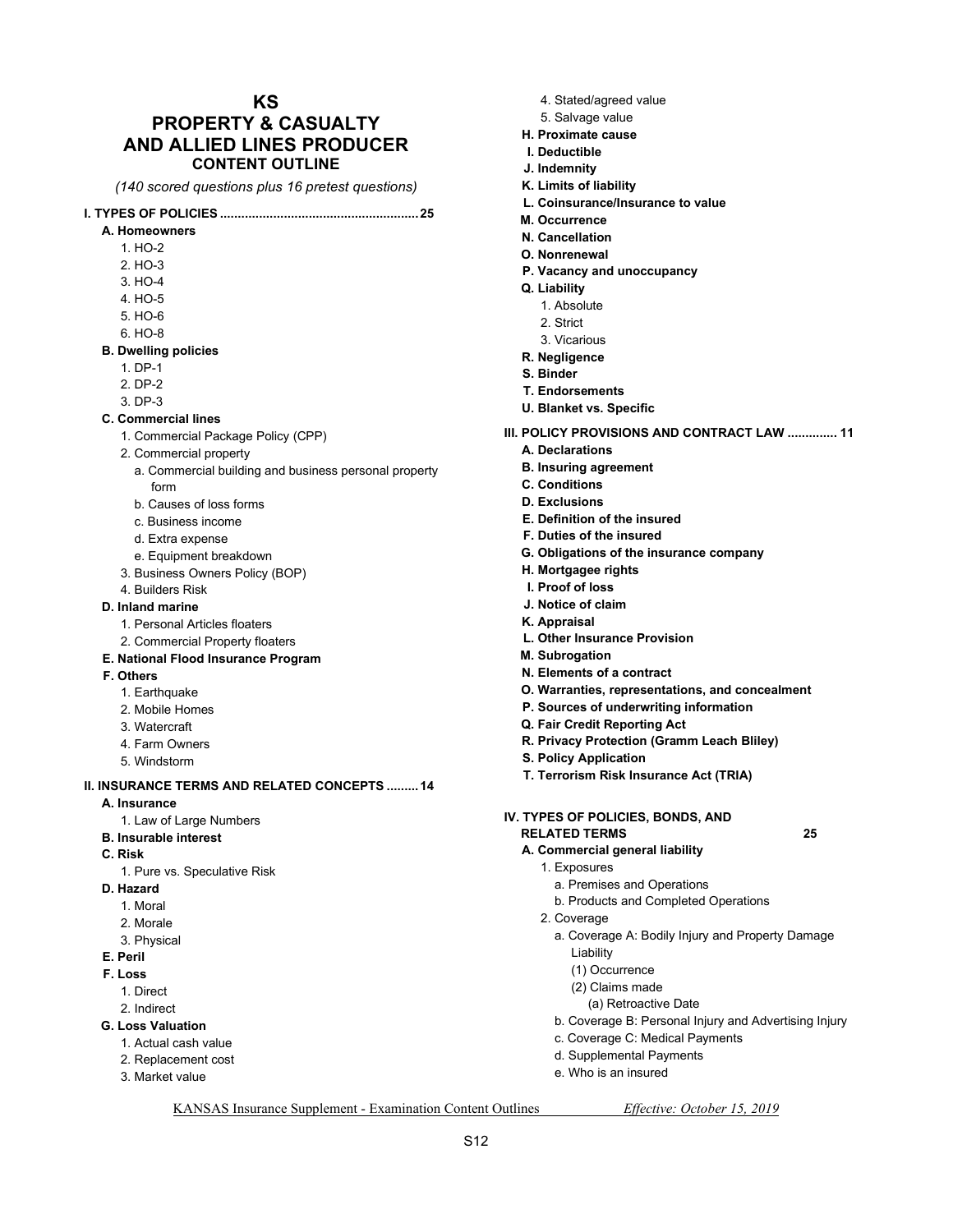- f. Limits
	- (1) Per occurrence
	- (2) Annual Aggregate
- g. Damage to Property of Others
- **B. Automobile: personal auto and business auto** 
	- 1. Liability
		- a. Bodily Injury
		- b. Property Damage
		- c. Split Limits
		- d. Combined Single Limit
	- 2. Medical Payments
	- 3. Physical Damage (collision; other than collision; specified perils)
	- 4. Uninsured motorists
	- 5. Underinsured motorists
	- 6. Who is an insured
	- 7. Types of Auto
		- a. Owned
		- b. Non-owned
		- c. Hired
		- d. Temporary Substitute
		- e. Newly Acquired Autos
		- f. Transportation Expense and Rental Reimbursement Expense
	- 8. Garage Coverage Form, including Garagekeepers Insurance
	- 9. Exclusions
	- 10. Individual Insured and Drive Other Car (DOC)
- **C. Workers Compensation Insurance, Employers Liability Insurance, and Related Issues**

(This section does not deal with specifics of state law, which are addressed elsewhere in this outline.)

- 1. Standard policy concepts
	- a. Who is an employee/employer
	- b. Compensation
- 2. Work-related vs. non-work-related
- 3. Other states' insurance
- 4. Employers Liability
- 5. Exclusive remedy
- 6. Premium Determination
- **D. Crime** 
	- 1. Employee Dishonesty
	- 2. Theft
	- 3. Robbery
	- 4. Burglary
	- 5. Forgery and Alteration
	- 6. Mysterious Disappearance
- **E. Bonds** 
	- 1. Surety
	- 2. Fidelity
- **F. Professional liability** 
	- 1. Errors and Omissions
	- 2. Medical Malpractice
	- 3. Directors and Officers (D&O)
	- 4. Employment Practices Liability (EPLI)
	- 5. Cyber liability and date breach
- **G. Umbrella/Excess Liability**
- **V. INSURANCE TERMS AND RELATED CONCEPTS 14** 
	- **A. Risk**
	- **B. Hazards** 
		- 1. Moral
		- 2. Morale
		- 3. Physical
	- **C. Indemnity**
	- **D. Insurable interest**
	- **E. Loss valuation** 
		- 1. Actual cash value
		- 2. Replacement cost
		- 3. Market value
		- 4. Stated/agreed value
		- **5.** Salvage value
	- **F. Negligence**
	- **G. Liability**
	- **H. Occurrence**
	- **I. Binders**
	- **J. Warranties**
	- **K. Representations**
	- **L. Concealment**
	- **M. Deposit Premium/Audit**
	- **N. Certificate of Insurance**
	- **O. Law of Large Numbers**
	- **P. Pure vs. Speculative Risk**
	- **Q. Endorsements**
	- **R. Damages** 
		- 1. Compensatory
		- a. General
		- b. Special
		- 2. Punitive
	- **S. Compliance with provisions of Fair Credit Reporting Act**
- **VI. POLICY PROVISIONS ……………………………………11** 
	- **A. Declarations**
	- **B. Insuring agreement**
	- **C. Conditions**
	- **D. Exclusions and Limitations**
	- **E. Definition of the insured**
	- **F. Duties of the insured after a loss**
	- **G. Cancellation and nonrenewal provisions**
	- **H. Supplementary payments**
	- **I. Proof of loss**
	- **J. Notice of claim**
	- **K. Arbitration**
	- **L. Other insurance**

 1. Election  *Ref: 40-106* 

**M. Subrogation** 

KANSAS Insurance Supplement - Examination Content Outlines *Effective: October 15, 2019* 

S13

**N. Loss settlement provisions including consent to settle a loss** 

**VII. Kansas statutes, rules and regulations common to Life, Health, Property, and Casualty insurance ................. 19** 

**O. Terrorism Risk Insurance Act (TRIA)** 

 *All references are to Kansas statutes annotated*   **A. Commissioner of Insurance** 

 2. General duties and powers  *Ref: 40-103, 40-104, 40-105*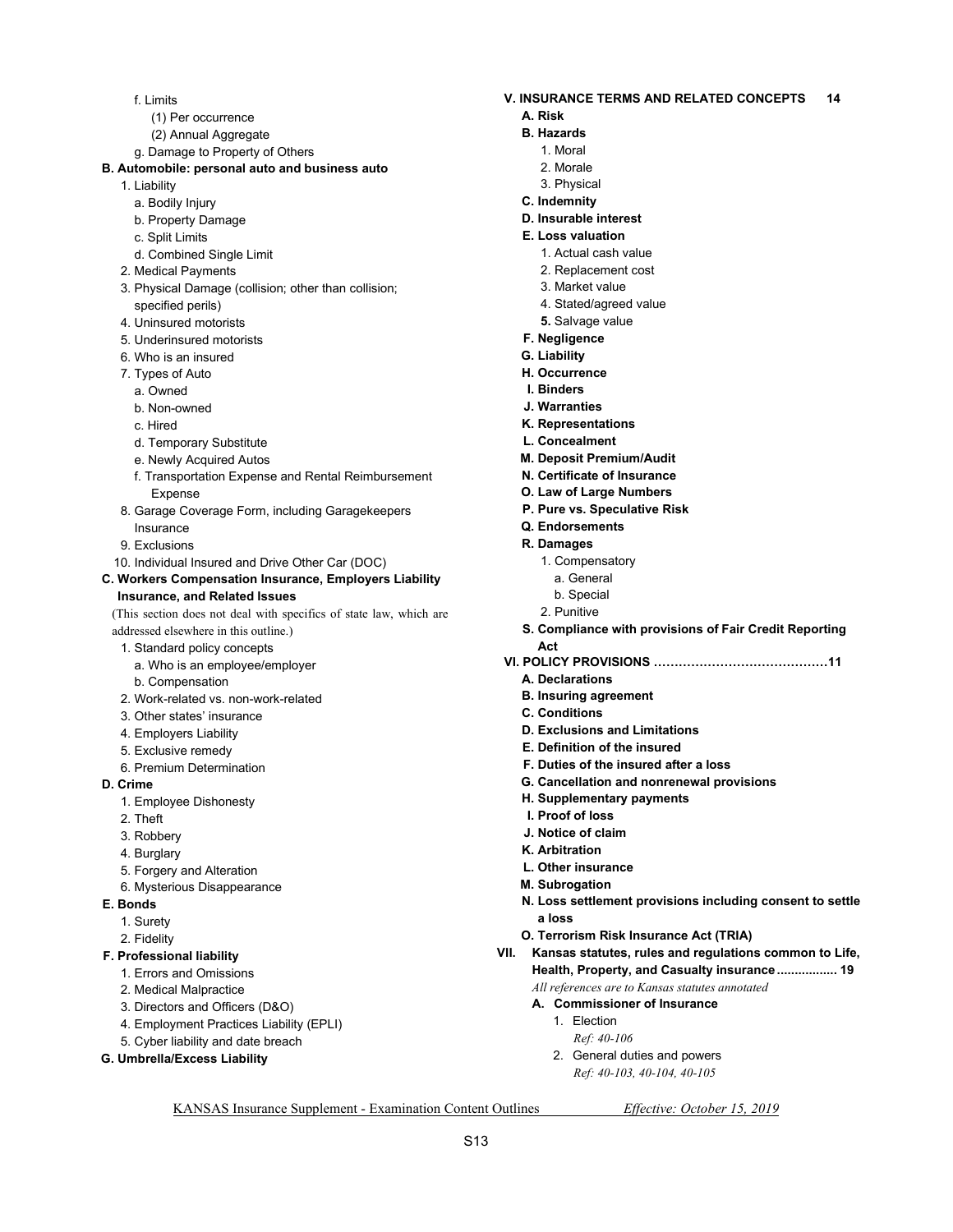- 3. Examinations  *Ref: 40-208, 40-222, 40-246a*
- 4. Hearings/Notice of hearings/Orders  *Ref: 40-281, 40-2406, 40- 2407; 40-2, 125*
- 5. Penalties *Ref: 40-246a, 40-246d, 40-2407, 40-4909; 40-2,125*

#### **B. Definitions**

- 1. Domestic company  *Ref: 40-2c01*
- 2. Foreign company  *Ref: 40-2c01; 209*
- 3. Certificate of authority
- *Ref: 40-2702*

### **C. Licensing**

- 1. Persons required to be licensed
	- a. Producer
	- *Ref: 40-239, 40-4902, 40-2508*
	- b. Resident/Nonresident  *Ref: 40-4902, 40-4906*
	- c. Temporary license
	- *Ref: 40-4907*
- 2. Producer appointment/certification and termination of appointment
	- *Ref: K.A.R. 40-7-25; 241; K.A.R. 40-7-22; K.A.R. 40-7-11; 40-4912*
- 3. Obtaining a license
	- a. Qualifications/Examinations  *Ref: 40-241; 40-4905*
	- b. Exemptions/exceptions  *Ref: 40-4904, 40-4908*
- 4. Maintaining a license a. Continuing education  *Ref: 40-4902, 40-4903; K.A.R. 40-7-20a* 
	- b. Change of address/ place of business  *Ref: K.A.R. 40-7-9*
	- c. License renewal and fees  *Ref: 40-4903*
	- d. Suspension or revocation of licenses/felony convictions
- *Ref: 40-246d , 40-4909*

#### **D. Marketing practices**

- *Ref: 40-2404*
- 1. Rebating
- *Ref: 40-2404(8), 40-966*
- 2. Misrepresentation
- *Ref: 40-235, 40-2404(1)*  3. False advertising
	- *Ref: 40-2404(2)*
- 4. Defamation  *Ref: 40-2404(3)*
- 5. Boycott, coercion, intimidation
- *Ref: 40-2404(4)*  6. Unfair discrimination
	- *Ref: 40-2404(7); 40-295*

### **E. Property and Casualty Insurance Guaranty**

**Association Act** 

 *Ref: 40-2901 et seq.* 

- **VIII. KANSAS STATUTES, RULES, AND REGULATIONS COMMON TO PROPERTY AND CASUALTY INSURANCE** 
	- **ONLY……………………………………………..7**
	- **A. Renewal, nonrenewal, cancellation, and delivery of contracts** 
		- *Ref: 40-2,120 ̶ 122; 40-276 ̶ 278, 40-5804; K.AR. 40-3-15*
	- **B. Rates**  1. Filings
		- *Ref: 40-951 through 40-967; K.A.R. 40-3-6*
		- 2. Unfair discrimination
	- *Ref: K.A.R. 40-3-40*   **C. Excess lines producers** 
		- *Ref: 40-246b−246e, K.A.R. 40-8-2; 40-8-7−11*

### **IX. KANSAS STATUTES, RULES, AND REGULATIONS PERTINENT TO PROPERTY INSURANCE ONLY ....... 7**

- **A. Unfair claims settlement practices**   *Ref: 40-2404, K.A.R. 40-1-34*
- **B. Proof of loss**   *Ref: 40-924*
- **C. Marine/inland marine**   *Ref: K.A.R. 40-3-22*
- **D. FAIR plan**   *Ref: 40-2142; FAIR Plan Manual*
- **E. Crop**   *Ref: 40-901; Federal Crop Insurance Act Sec. 508(i)*
- **F. Flood Insurance**   *Ref:* 40-*901, National Flood Insurance Program, Bulletin*

*2006-6* 

#### **X. KANSAS STATUTES, RULES, AND REGULATIONS PERTINENT TO CASUALTY INSURANCE ONLY ....... 7**

#### **A. Kansas Automobile Injury Reparations Act**

- *Ref: 40-3101 et seq.*
- 1. Required coverages
- *Ref: 40-3103, 40-3107, 40-3109*  2. Financial responsibility
- *Ref: 40-3107, 40-3118*  3. Payment of benefits
- *Ref: 40-3110*
- **B. Uninsured/Underinsured motorists coverage**   *Ref: 40-284, 40-285*
- **C. Accident prevention courses**   *Ref: 40-1112a*
- **D. Automobile Assigned Risk Plan**   *Ref: 40-2102*
- **E. Worker's Compensation**

*Ref: 44-501 through 44-511; K.A.R. 51-14-4; 44-520* 

 1. Kansas Workers Compensation Insurance Plan  *Ref: 40-2109*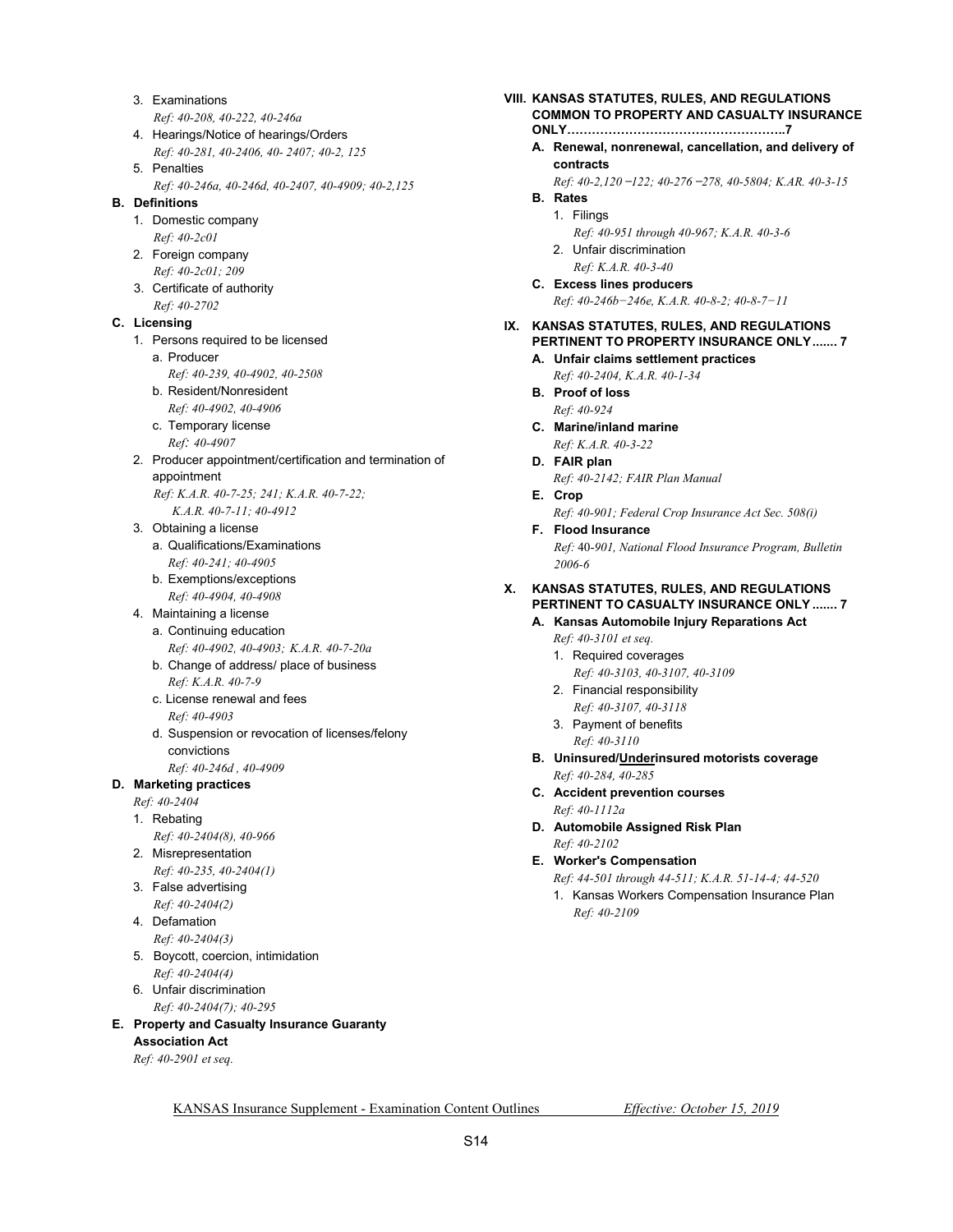# **KS PERSONAL LINES PRODUCER**

| <b>KS PERSONAL LINES PRODUCER</b><br><b>CONTENT OUTLINE</b> |
|-------------------------------------------------------------|
| (100 scored questions plus 13 pretest questions)            |
|                                                             |
| A. Homeowners                                               |
| 1. HO-2                                                     |
| $2. HO-3$                                                   |
| 3. HO-4                                                     |
| 4. HO-5                                                     |
| 5. HO-6                                                     |
| 6. HO-8                                                     |
| <b>B. Dwelling policies</b>                                 |
| 1. DP-1                                                     |
| 2. DP-2                                                     |
| 3. DP-3                                                     |
| C. Inland marine                                            |
| 1 Personal Articles floaters                                |
| D. National Flood Insurance Program                         |
| E. Others                                                   |
| 1. Earthquake                                               |
| 2. Mobile Homes                                             |
| 3 Watercraft                                                |
| 4 Windstorm                                                 |
|                                                             |
| A. Automobile: personal auto                                |
| 1. Liability                                                |
| a. Bodily Injury                                            |
| b. Property Damage                                          |
| c. Split Limits                                             |
| d. Combined Single Limit                                    |

- 2. Medical Payments
- 3. Physical Damage (collision; other than collision; specified perils)
- 4. Uninsured motorists
- 5. Underinsured motorists
- 6. Who is an insured
- 7. Types of Auto
- a. Owned
- b. Non-owned
- c. Hired
- d. Temporary Substitute
- e. Newly Acquired Autos
- f. Transportation Expense and Rental Reimbursement Expense
- 8. Exclusions
- **B. Umbrella/Excess liability**

#### **III. PROPERTY AND CASUALTY INSURANCE TERMS AND RELATED CONCEPTS .................................................... 28 A. Insurance**  1. Law of Large Numbers

- **B. Insurable interest**
- **C. Risk** 
	- 1. Pure vs. Speculative Risk
- **D. Hazard** 
	- 1. Moral
	- 2. Morale
- 3. Physical
- **E. Peril**
- **F. Loss** 
	- 1. Direct
	- 2. Indirect
- **G. Loss Valuation** 
	- 1. Actual cash value
	- 2. Replacement cost
	- 3. Market value
	- 4. Stated value
	- 5. Salvage value
- **H. Proximate cause**
- **I. Deductible**
- **J. Indemnity**
- **K. Limits of liability**
- **L. Coinsurance/Insurance to value**
- **M. Occurrence**
- **N. Cancellation**
- **O. Nonrenewal**
- **P. Vacancy and unoccupancy**
- **Q. Liability** 
	- 1. Absolute
	- 2. Strict
	- 3. Vicarious
- **R. Negligence**
- **S. Binder**
- **T. Endorsements**
- **U. Blanket vs. Specific**
- **V. Burglary, Robbery, Theft, and Mysterious Disappearance**
- **W. Warranties**
- **X. Representations**
- **Y. Concealment**
- **Z. Deposit Premium/Audit**
- **AA. Certificate of Insurance**
- **BB. Damages** 
	- 1. Compensatory
		- a. General
	- b. Special
	- 2. Punitive
- **CC. Compliance with Provisions of Fail Credit Reporting Act**
- **IV. PROPERTY AND CASUALTY POLICY PROVISIONS AND CONTRACT LAW ............................................................ 24** 
	- **A. Declarations**
	- **B. Insuring agreement**
	- **C. Conditions**
	- **D. Exclusions**
	- **E. Definition of the insured**
	- **F. Duties of the insured after a loss**
	- **G. Obligations of the insurance company**
	- **H. Mortgagee rights**
	- **I. Proof of loss**
	- **J. Notice of claim**
	- **K. Appraisal**
	- **L. Other Insurance Provision**
	- **M. Subrogation**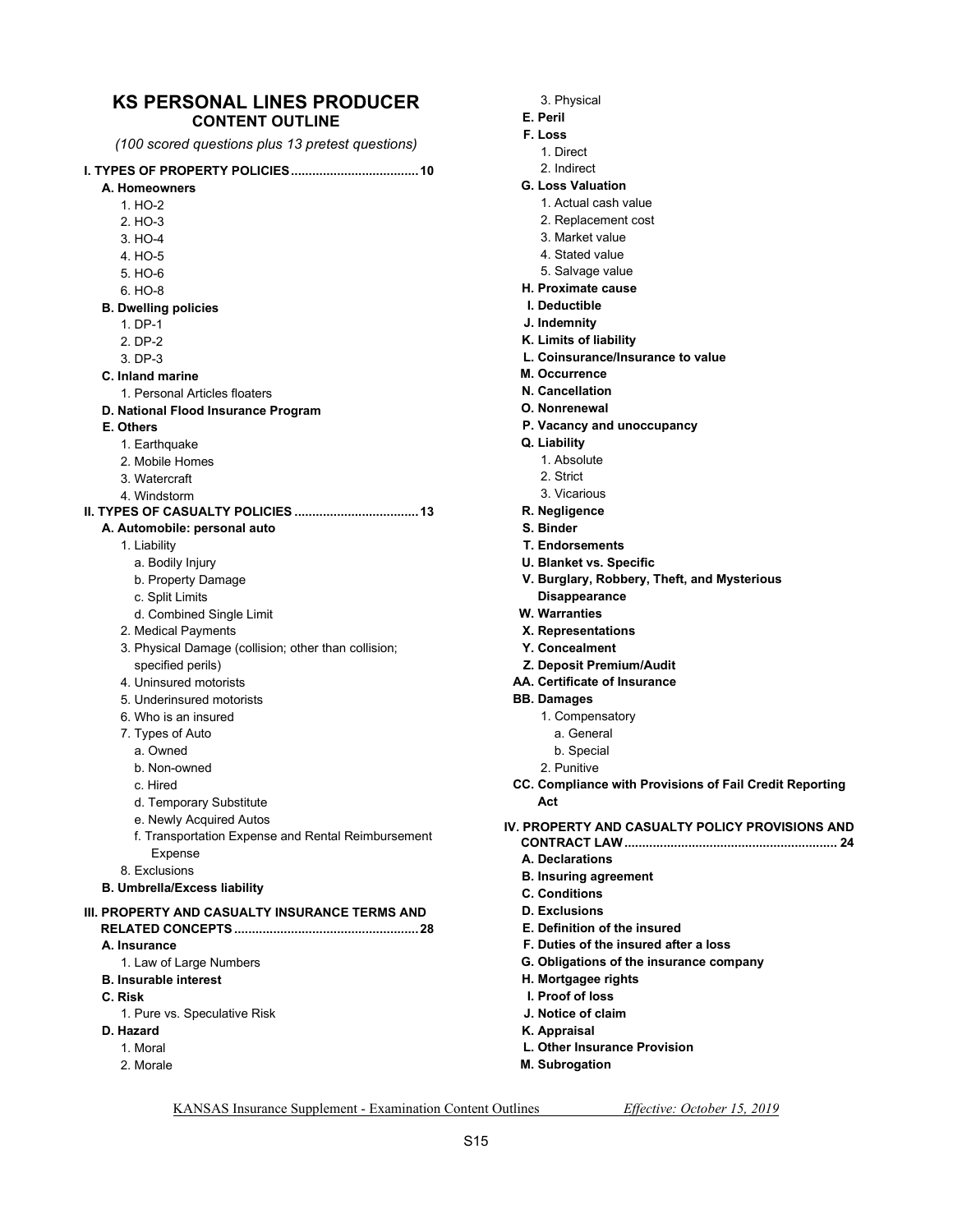- **N. Elements of a contract**
- **O. Sources of underwriting information**
- **P. Fair Credit Reporting Act**
- **Q. Privacy Protection (Gramm Leach Bliley)**
- **R. Policy Application**
- **S. Terrorism Risk Insurance Act** (**TRIA)**
- **T. Cancellation and nonrenewal provisions**
- **U. Supplementary payments**
- **V. Arbitration**
- **W. Loss settlement provisions including consent to settle a loss**
- **V. KANSAS STATUTES, RULES, AND REGULATIONS COMMON TO LIFE, HEALTH, PROPERTY, CASUALTY AND PERSONAL LINES INSURANCE ......................... 18**

 *All references are to Kansas statutes annotated* 

- **A. Commissioner of Insurance** 
	- 1. Election  *Ref: 40-106*
	- 2. General duties and powers  *Ref: 40-103, 40-104, 40-105*
	- 3. Examinations  *Ref: 40-208, 40-222, 40-246a*
	- 4. Hearings/Notice of hearings/Orders  *Ref: 40-281, 40-2406, 40-2407; 40-2,125*
	- 5. Penalties *Ref: 40-4909; 40-246a, 40-246d, 40-2407; 40-2,125*

#### **B. Definitions**

- 1. Domestic company
- *Ref: 40-2c01*  2. Foreign company
- *Ref: 40-2c01; 209*
- 3. Certificate of authority  *Ref: 40-2702*

#### **C. Licensing**

- 1. Persons required to be licensed
	- a. Producer
	- *Ref: 40-239, 40-4902, 40-2508*
	- b. Resident/Nonresident  *Ref: 40-4902, 40-4906*
	- c. Temporary license
	- *Ref: 40-4907*
- 2. Producer appointment/certification and termination of appointment
	- *Ref: 40-4912; K.A.R. 40-7-25; K.A.R. 40-7-22; K.A.R. 40-7-11*
- 3. Obtaining a license a. Qualifications/Examinations  *Ref: 40-241, 40-4905*
	- b. Exemptions/exceptions  *Ref: 40-4904, 40-4908*
- 4. Maintaining a license
	- a. Continuing education  *Ref: 40-4902, 40-4903; K.A.R. 40-7-20a*
	- b. Change of address/ place of business  *Ref: K.A.R. 40-7-9*
	- c. License renewal and fees  *Ref: 40-4903*
	- d. Suspension or revocation of licenses/felony

 convictions  *Ref: 40-246d; 40-4909* 

#### **D. Marketing practices**

- *Ref: 40-2404*
- 1. Rebating
	- *Ref: 40-2404(8); 40-966*
- 2. Misrepresentation  *Ref: 40-235; 40-2404(1)*
- 3. False advertising  *Ref: 40-2404(2)*
- 4. Defamation  *Ref: 40-2404(3)*
- 5. Boycott, coercion, intimidation  *Ref: 40-2404(4)*
- 6. Unfair discrimination  *Ref: 40-2404(7); 40-295*
- **E. Property and Casualty Insurance Guaranty Association Act**   *Ref: 40-2901 et seq.*
- **VI. KANSAS STATUTES, RULES, AND REGULATIONS PERTINENT TO PERSONAL LINES INSURANCE ..... 7** 
	- **A. Unfair claims settlement practices**
	- *Ref: 40-2404, K.A.R. 40-1-34*   **B. Proof of loss** 
		- *Ref: 40-924*
	- **C. Marine/inland marine**   *Ref: K.A.R. 40-3-22*
	- **D. FAIR plan** 
		- *Ref: 40-2142; Fair Plan Manual*
	- **E. Kansas Automobile Injury Reparations Act** 
		- *Ref: 40-3101 et seq.; FAIR Plan Manual*
		- 1. Required coverages  *Ref: 40-3013, 40-3107, 40-3109*
		- 2. Financial responsibility  *Ref: 40-3107, 40-3118*
		- 3. Payment of benefits  *Ref: 40-3110*
	- **F. Uninsured/Underinsured motorists coverage**   *Ref: 40-284, 40-285*
	- **G. Accident prevention courses**   *Ref: 40-1112a*
	- **H. Automobile Assigned Risk Plan**   *Ref: 40-2102*
	- **I. Renewal, nonrenewal, cancellation, and delivery of contracts** 
		- *Ref: 40-276 ̶ 278, 40-5804; K.AR. 40-3-15*
	- **J. Rates**
	- 1. Filings
		- *Ref: 40-951 through 40-967; K.A.R. 40-3-6*
		- 2. Unfair discrimination  *Ref: K.A.R. 40-3-40*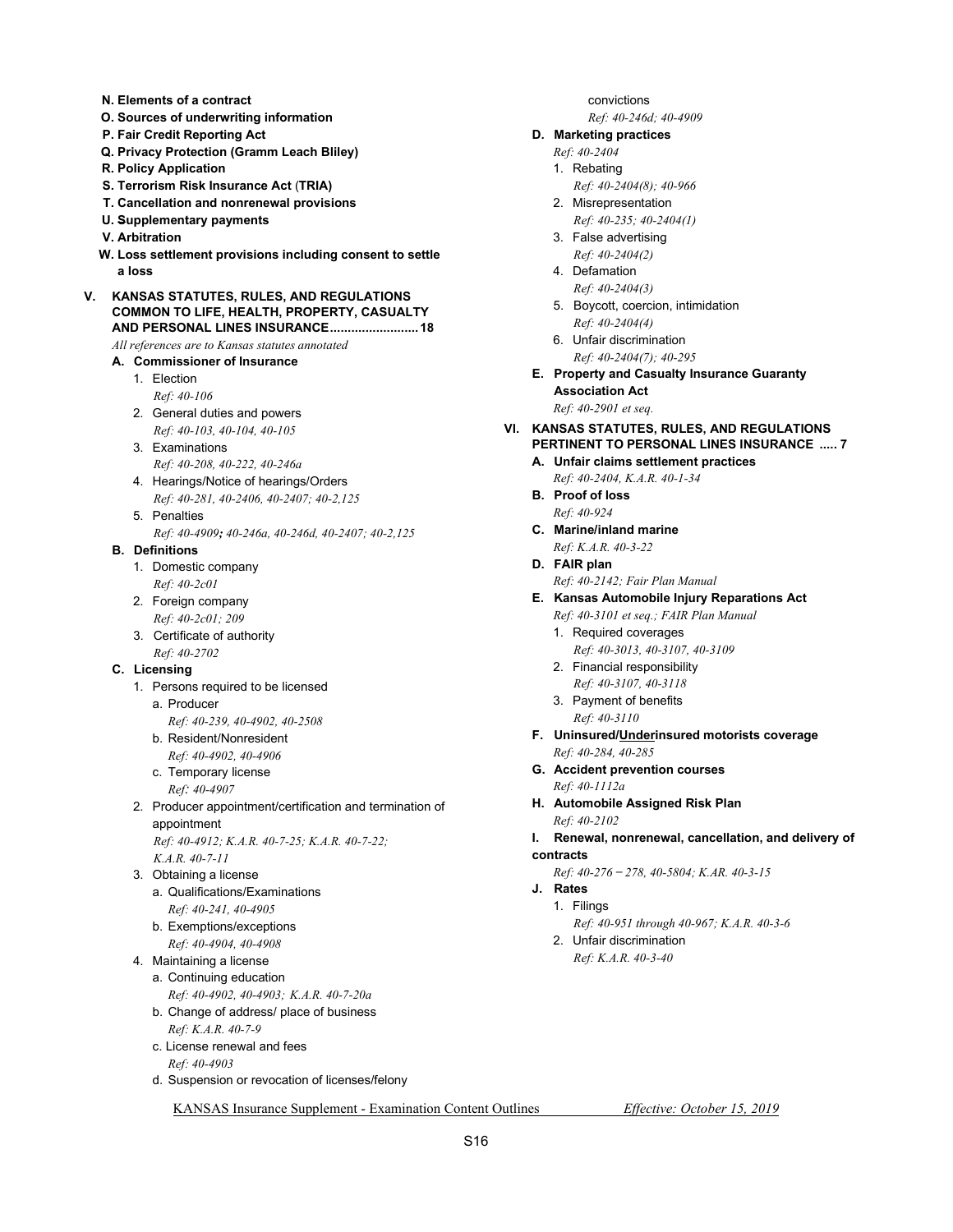## **KS CROP**

## **CONTENT OUTLINE**

*(50 scored questions)* 

#### **I. GENERAL INSURANCE TERMS AND CONCEPTS**

 *Ref: General Product Knowledge* 

- **A. Insurance**
- **B. Insurable interest**
- **C. Risk**
- **D. Hazard**
- **E. Peril**
- **F. Loss** 
	- 1. Direct
	- 2. Indirect
- **G. Proximate Cause**
- **H. Indemnity**
- **I. Actual cash value**
- **J. Limits of Liability**
- **K. Occurrence**
- **L. Cancellation**
- **M. Nonrenewal**
- **N. Liability**
- **O. Negligence**
- **P. Representations**

#### **II. KANSAS GENERAL STATUTES, RULES, AND REGULATIONS**

 *All references are to Kansas statutes annotated* 

 **A. Commissioner of Insurance** 

 1. General powers and duties  *Ref: 40-103, 40-104, 40-105* 

- 2. Examinations
- *Ref: 40-208, 40-222, 40-246a,*  3. Hearings/Notice of hearings/Orders
- *Ref: 40-281, 40-2406, 40-2407; 40-2,125*
- **B. Licensing requirements**

#### 1. Qualifications

- *Ref: 40-241, 40-4905; K.A.R. 40-7-7*
- 2. Exemptions
	- *Ref: 40-4904, 40-4908*
- 3. Temporary licenses  *Ref: 40-4907*

#### **C. Maintaining a license**

- 1. Continuing education  *Ref: 40-4902, 40-4903; K.A.R. 40-7-20a*
- 2. Change of address/place of business  *Ref: K.A.R. 40-7-9*
- 3. License renewal
- *Ref: 40-4906*
- 4. Suspension or revocation of licenses/felony convictions
- *Ref: 40-246d, 40-281, 40-246a, 40-4909*

#### **D. Unfair marketing practices**

- *Ref: 40-2404*
- 1. Fraud
- 2. Rebating
- 3. Misrepresentation
- 4. Defamation

#### **III. CROP HAIL INSURANCE A. Policy rates and filing**

- *Ref: 40-216*
- **B. Coverages available**
- **C. Terms of coverage**
- **D. Liability**
- **E. Standard measures**
- **F. Claim Settlement Practices**   *Ref: 40-2404; K.A.R. 40-1-34* 
	- 1. Notice of loss
	- 2. Insured's duties
	- 3. Producer's duties
	- 4. Percentage Plan
	- 5. Appraisal
- **G. Cancellation and nonrenewal**
- **H. Binders**

#### **IV. FEDERAL MULTI-PERIL CROP INSURANCE**

- **A. Crop identification and location**
- **B. Terms of coverage**
- **C. Limits of liability**
- **D. Insured eligibility and administration**
- **E. Other provisions** 
	- 1. Replanting
	- 2. Assignment
- **F. Duties of the insured and agent**
- **G. Claim settlement practices**
- **H. Standard measures**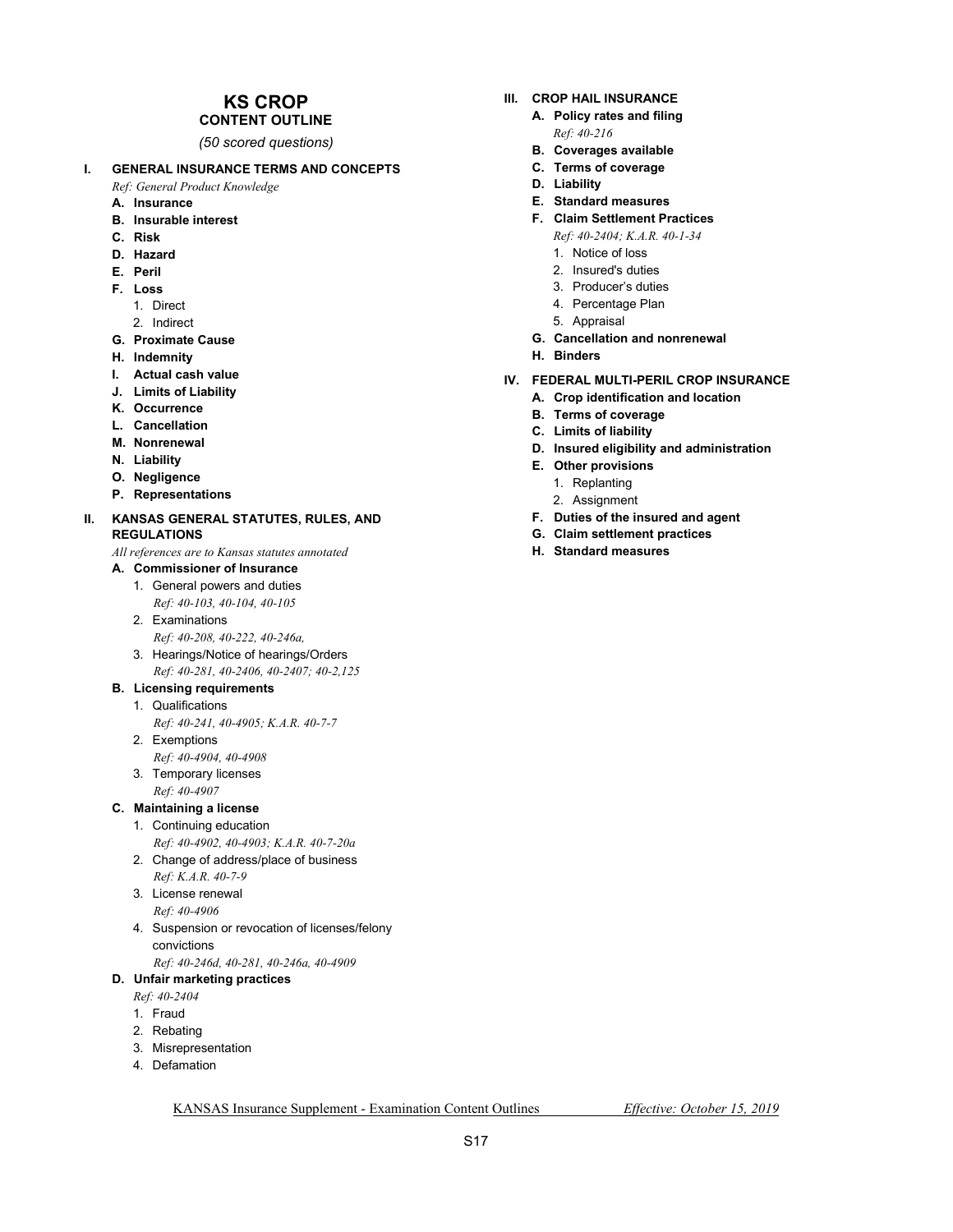## **KS TITLE**

**CONTENT OUTLINE**  *(50 scored questions)* 

#### **I. TITLE INSURANCE TERMS AND CONCEPTS**

 *Ref: General Product Knowledge* 

- **A. Commitment**
- **B. Policy**
- **C. Exception**
- **D. Requirement**
- **E. Endorsement**
- **F. Insurer/Underwriter**
- **G. Chain of Title**
- **H. Closing and Settlement**
- **I. Title Agent**
- **J. Fiduciary Responsibilities**
- **K. Search and Examination**

#### **II. TITLE INSURANCE POLICIES**

- **A. Types of Policies** 
	- 1. Owners
		- a. Residential/ Plain Language
	- b. ALTA Forms
	- 2. Loan
	- 3. Leasehold
- **B. Policy Provisions** 
	- 1. Insuring Clause
	- 2. Terms, Conditions, and Stipulations
	- 3. Exclusions

#### **III. REAL ESTATE OWNERSHIP**

- **A. Joint Tenancy**
- **B. Tenants in Common**
- **C. Fee Simple**
- **D. Life Estate**
- **E. Lease Hold**

#### **IV. RIGHTS AND INTERESTS**

- **A. Easement and Right of Way**
- **B. Liens** 
	- 1. Voluntary
	- 2. Involuntary
- **C. Covenants, Conditions, and Restrictions**

#### **V. LEGAL DESCRIPTIONS**

- **A. Platted and Unplatted**
- **B. Section, Township, and Range**
- **C. Metes and Bounds**
- **D. Lot and Block**
- **VI. METHODS OF TRANSFER/CONVEYANCES** 
	- **A. Warranty Deeds**
	- **B. Quit Claim Deeds**
	- **C. Transfer on death Deed**
	- **D. Mortgage**
- **VII. COURTS** 
	- **A. District Court**
	- **B. Federal District Court**
	- **C. Bankruptcy Court**
	- **D. Foreclosure**
	- **E. Probate**

#### **VIII. KANSAS SPECIFIC LAWS, RULES, AND REGULATIONS**

 *All references are to Kansas statutes annotated* 

#### **A. Commissioner of Insurance**

- 1. General powers and duties  *Ref: 40-103, 40-104, 40-105*
- 2. Examinations
- *Ref: 40-208, 40-222, 40-222f, 40-246a*
- 3. Hearings/Notice of hearings/Orders  *Ref: 40-281, 40-2406, 40-2407; 40-2,125*
- **B. Licensing requirements** 
	- 1. Qualifications
		- *Ref: 40-241, 40-4905; K.A.R. 40-7-7*
	- 2. Exemptions  *Ref: 40-241h, 40-4904, 40-4908*
	- 3. Temporary licenses  *Ref: 40-4907*
	- 4. Resident/ Nonresident *Ref: 40-4902, 40-4906*

#### **C. Maintaining a license**

- 1. Continuing education
- *Ref: 40-4902, 40-4903; K.A.R. 40-7-20a*  2. Change of address/place of business
- *Ref: K.A.R. 40-7-9*
- 3. License renewal  *Ref: 40-4903*
- 4. Suspension or revocation of licenses/felony convictions  *Ref: 40-246d, 40-4909*

### **D. Unfair marketing practices**

- *Ref: 40-2404, K.A.R. 40-3-42, 43*
- 1. Fraud
- 2. Rebating
- 3. Misrepresentation
- 4. Defamation
- 5. Unfair discrimination
- 6. Controlled business
- **E. Title Insurance** 
	- 1. Purpose
	- *Ref: 40-1102*  2. Reasonable search
	- *Ref: 40-235*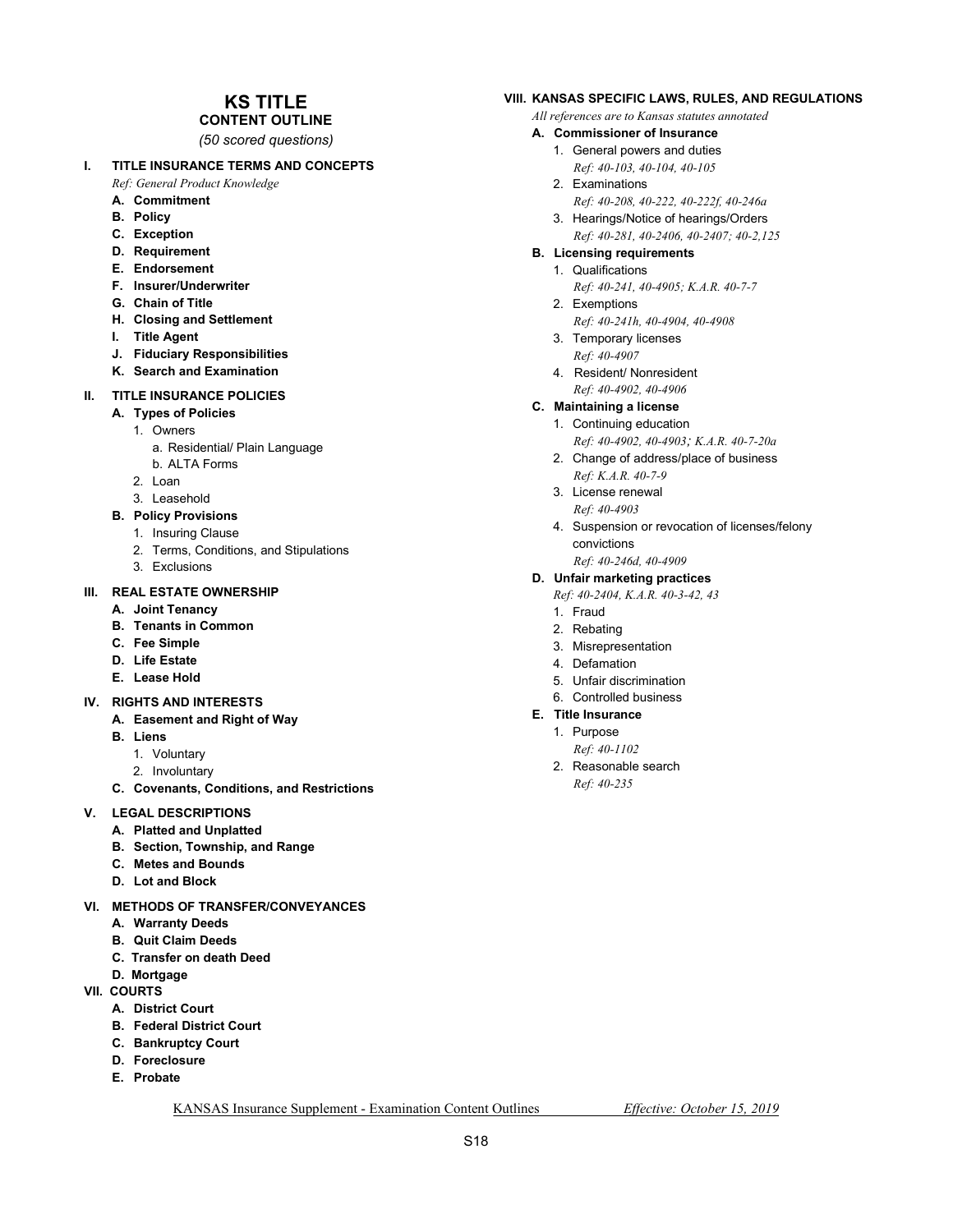### **KS LAWS, RULES AND REGULATIONS**

**CONTENT OUTLINE**  *(50 scored questions)* 

#### **I. GENERAL INSURANCE TERMS AND CONCEPTS**

 *Ref: General Product Knowledge* 

- **A. Insurance**
- **B. Indemnity**
- **C. Concealment**
- **D. Risk**
- **E. Hazard**
- **F. Peril**
- **G. Loss**
- **H. Liability**
- **I. Negligence**
- **J. Accident**
- **K. Occurrence**
- **II. CONTRACT LAW** 
	- **A. Elements of a contract**
	- **B. Insurable interest**
	- **C. Definition of the insured**
	- **D. Declarations, conditions, exclusions**
	- **E. Duties of the insured**
	- **F. Obligations of the insurance company**
	- **G. Insuring Agreement**
	- **H. Policy cancellation and nonrenewal**

#### **III. KANSAS GENERAL STATUTES AND REGULATIONS**

 *All references are Kansas Insurance Laws Chapter 40 unless noted* 

- **A. Commissioner of Insurance** 
	- 1. Election
		- *Ref: 40-106*
	- 2. General duties and powers  *Ref: 40-103, 40-104, 40-105*
	- 3. Examinations  *Ref: 40-208, 40-222, 40-246a*
	- 4. Hearings/Notice of hearings/Orders  *Ref: 40-281, 40-2406, 40-2407; 40-2,125*
	- 5. Penalties
		- *Ref: 40-246a, 40-246d, 40-2407, 40-4909; 40-2,125*

#### **B. Definitions**

- 1. Domestic company
- *Ref: 40-2c01*
- 2. Foreign company  *Ref: 40-2c01; 209*
- 3. Fraternals
	- *Ref: 40-738*
- 4. Certificate of authority  *Ref: 40-2702*
- **C. Licensing** 
	- 1. Persons required to be licensed
	- a. Producer
		- *Ref: 40-239, 40-4902, 40-2508*
		- b. Resident/Nonresident  *Ref: 40-4902, 40-4906*
		- c. Temporary license  *Ref: 40-4907*
- 2. Producer appointment/certification and termination of appointment
	- *Ref: 40-241; 40-4912; K.A.R. 40-7-11; K.A.R. 40-7-22; K.A.R. 40-7-25*
- 3. Obtaining a license
	- a. Qualifications/Examinations
	- *Ref: 40-241; 40-4905*
	- b. Exemptions/exceptions  *Ref: 40-4904, 40-4908*
- 4. Maintaining a license
	- a. Change of address/ place of business  *Ref: K.A.R. 40-7-9*
	- b. Suspension or revocation of licenses/felony convictions
		- *Ref: 40-246d , 40-4909*

#### **D. Marketing practices**

- *Ref: 40-2404*
- 1. Rebating
	- *Ref: 40-2404(8); 40-966*
- 2. Misrepresentation  *Ref: 40-235, 40-2404(1)*
- 3. False advertising  *Ref: 40-2404(2)*
- 4. Defamation
- *Ref: 40-2404(3)*
- 5. Boycott, coercion, intimidation  *Ref: 40-2404(4)*
- 6. Unfair discrimination  *Ref: 40-2404(7); 40-295*